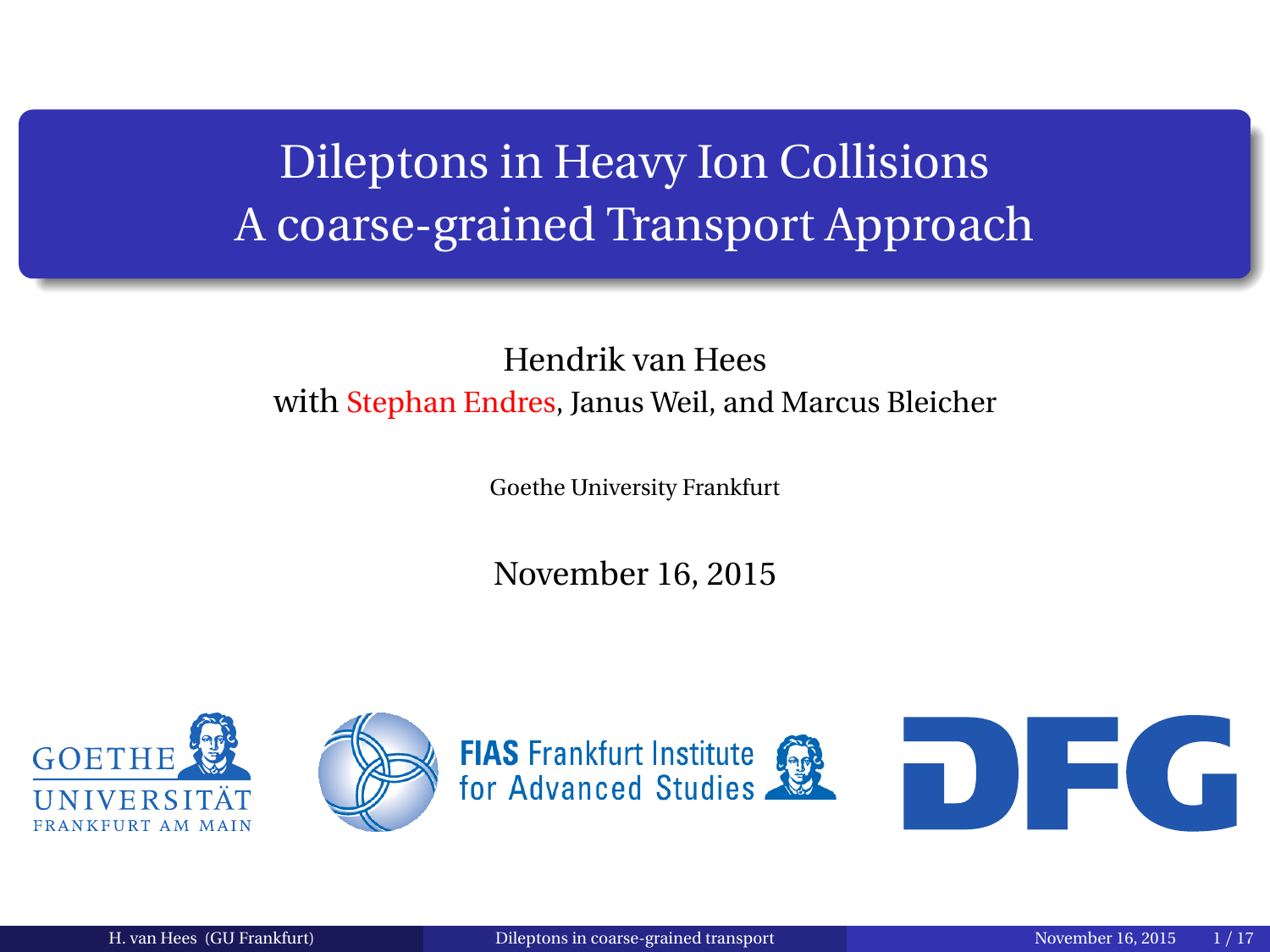#### <sup>1</sup> [Electromagnetic probes](#page-2-0)

- <sup>2</sup> [Coarse-grained transport approach \(UrQMD with Stephan Endres\)](#page-9-0)
- <sup>3</sup> [Dielectrons at SIS energies \(HADES\)](#page-11-0)
- [Dimuons at SPS \(NA60\)](#page-20-0)

#### **[Conclusions](#page-39-0)**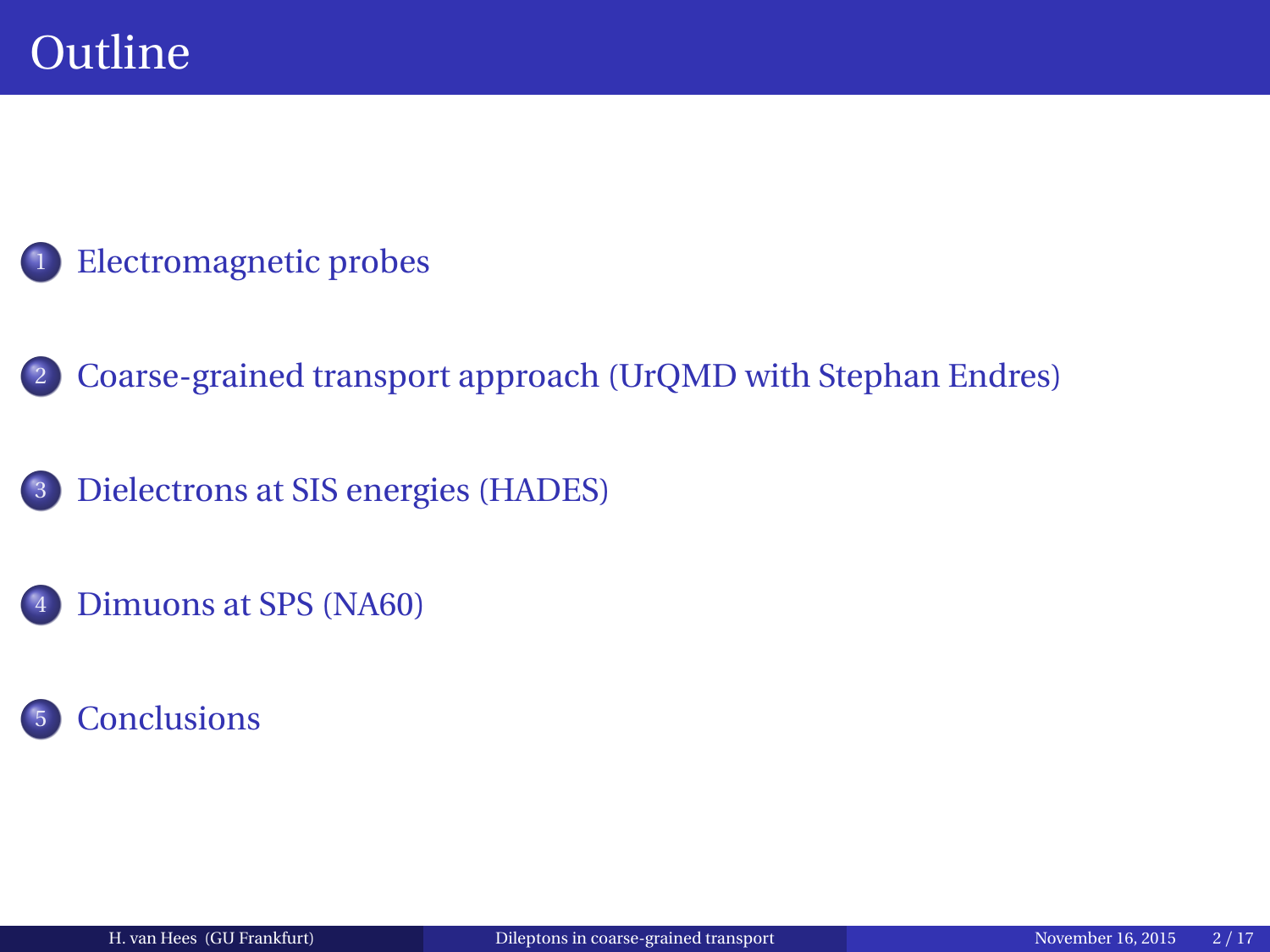# <span id="page-2-0"></span>Electromagnetic probes motivation and general framework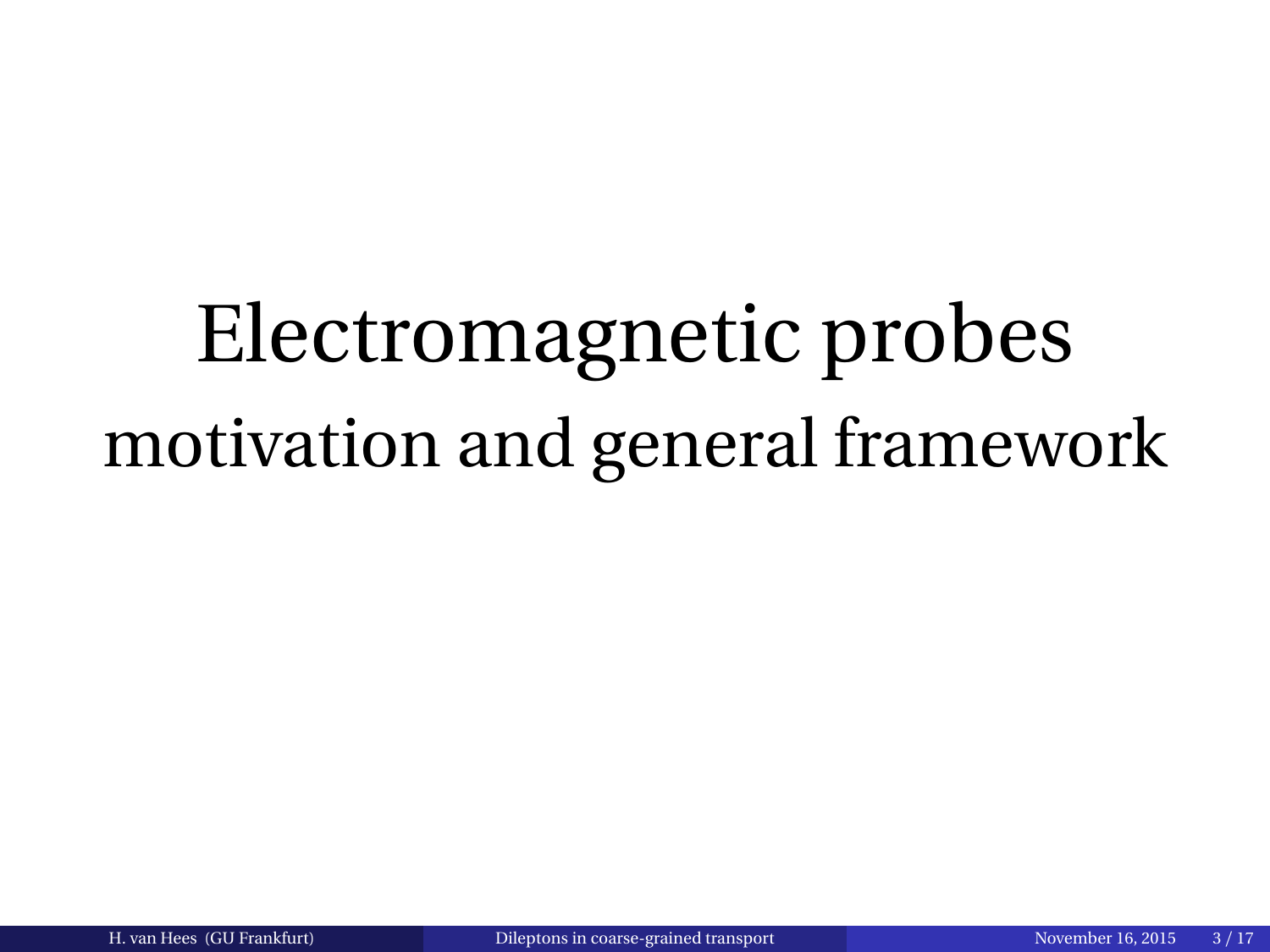### Electromagnetic probes in heavy-ion collisions

- **γ,** $\ell^{\pm}$ **:** no strong interactions
- $\bullet \Rightarrow$  fireball transparent medium
- reflect whole "history" of collision:
	- from pre-equilibrium phase
	- **•** from thermalized medium QGP and hot hadron gas
	- from VM decays after thermal freezeout





Fig. by A. Drees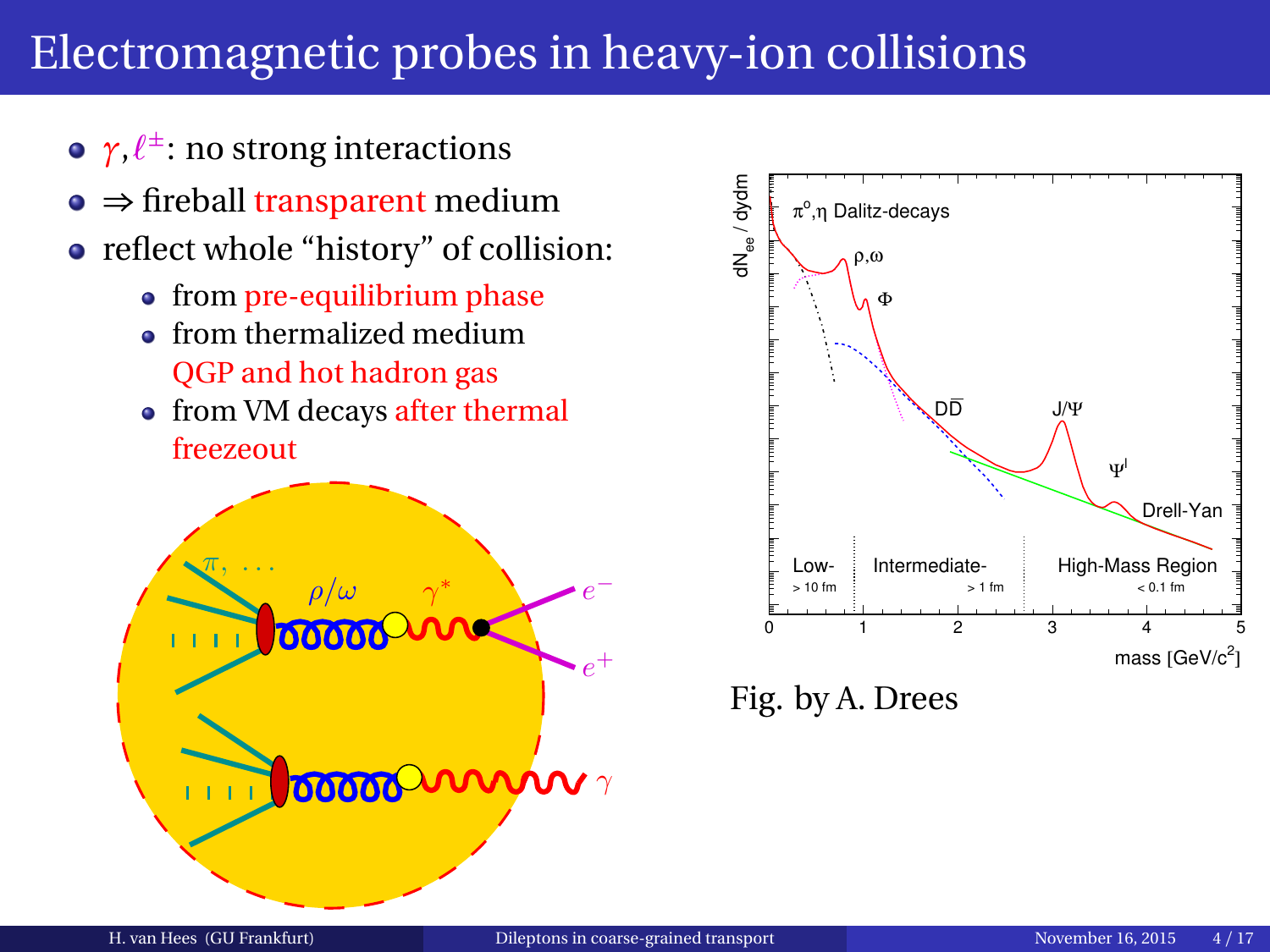#### Electromagnetic probes from a thermal source

• dilepton thermal emission rates given by  $\epsilon$  electromagnetic-current-correlation function ( $J_\mu = \sum_f Q_f \bar{\psi}_f \gamma_\mu \psi_f$ )

[McLerran+Toimela (1985), Weldon (1990), Gale+Kapusta (1991),...]

$$
\Pi_{\mu\nu}^{<}(q) = \int d^{4}x \exp(iq \cdot x) \langle J_{\mu}(0)J_{\nu}(x) \rangle_{T} = -2f_{B}(q \cdot u) \text{Im} \Pi_{\mu\nu}^{(\text{ret})}(q)
$$

$$
\frac{dN_{e+e-}}{d^{4}x d^{4}q} = -g^{\mu\nu} \frac{\alpha^{2}}{3q^{2} \pi^{3}} \text{Im} \Pi_{\mu\nu}^{(\text{ret})}(q) \Big|_{q^{2} = M_{e+e-}^{2}} f_{B}(q \cdot u)
$$

- *u*: four-velocity of the fluid cell;  $p \cdot u = p_0^{\text{hb}}$  energy in "heat-bath frame"
- **to lowest order in** *α***:**  $e^2 \Pi_{\mu\nu} \approx \Sigma_{\mu\nu}^{(\gamma)}$
- vector-meson dominance model:

$$
\Sigma_{\mu\nu}^{\gamma}=\text{VIVO66666}^{\text{G}_{\rho}}\text{VIV}
$$

- need in-medium spectral functions of vector bosons
- additional sources: OGP, "multi-pion" processes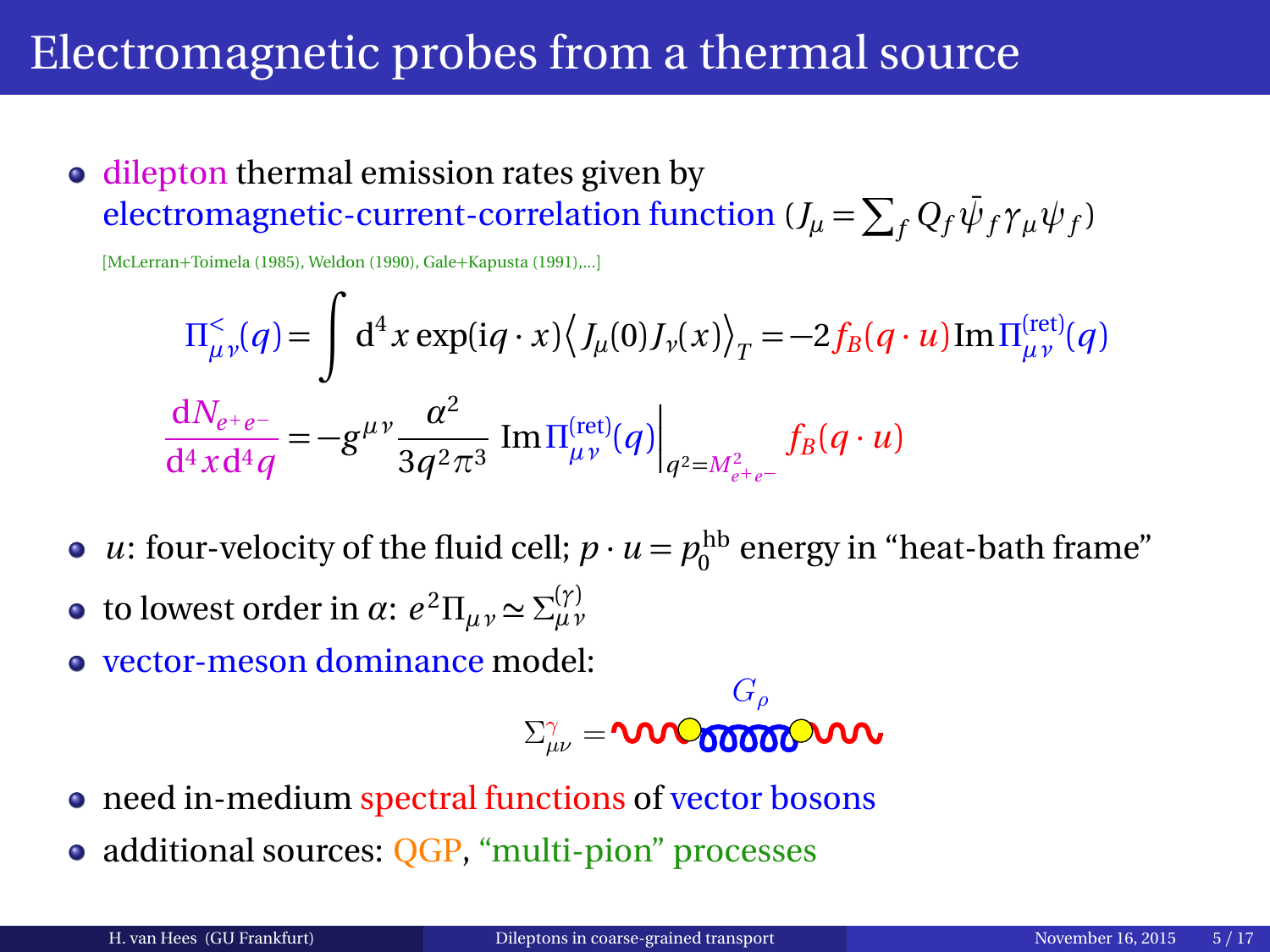## Hadronic many-body theory

- $\bullet$  HMBT for vector mesons [Ko et al, Chanfray et al, Herrmann et al, Rapp et al, ...]
- **•**  $ππ$  interactions and **baryonic excitations**



- +corresponding vertex corrections ⇔ gauge invariance
- Baryon (resonances) important, even at RHIC with low **net** baryon density  $n_B - n_{\bar{B}}$
- reason:  $n_B + n_{\bar{B}}$  relevant (CP inv. of strong interactions)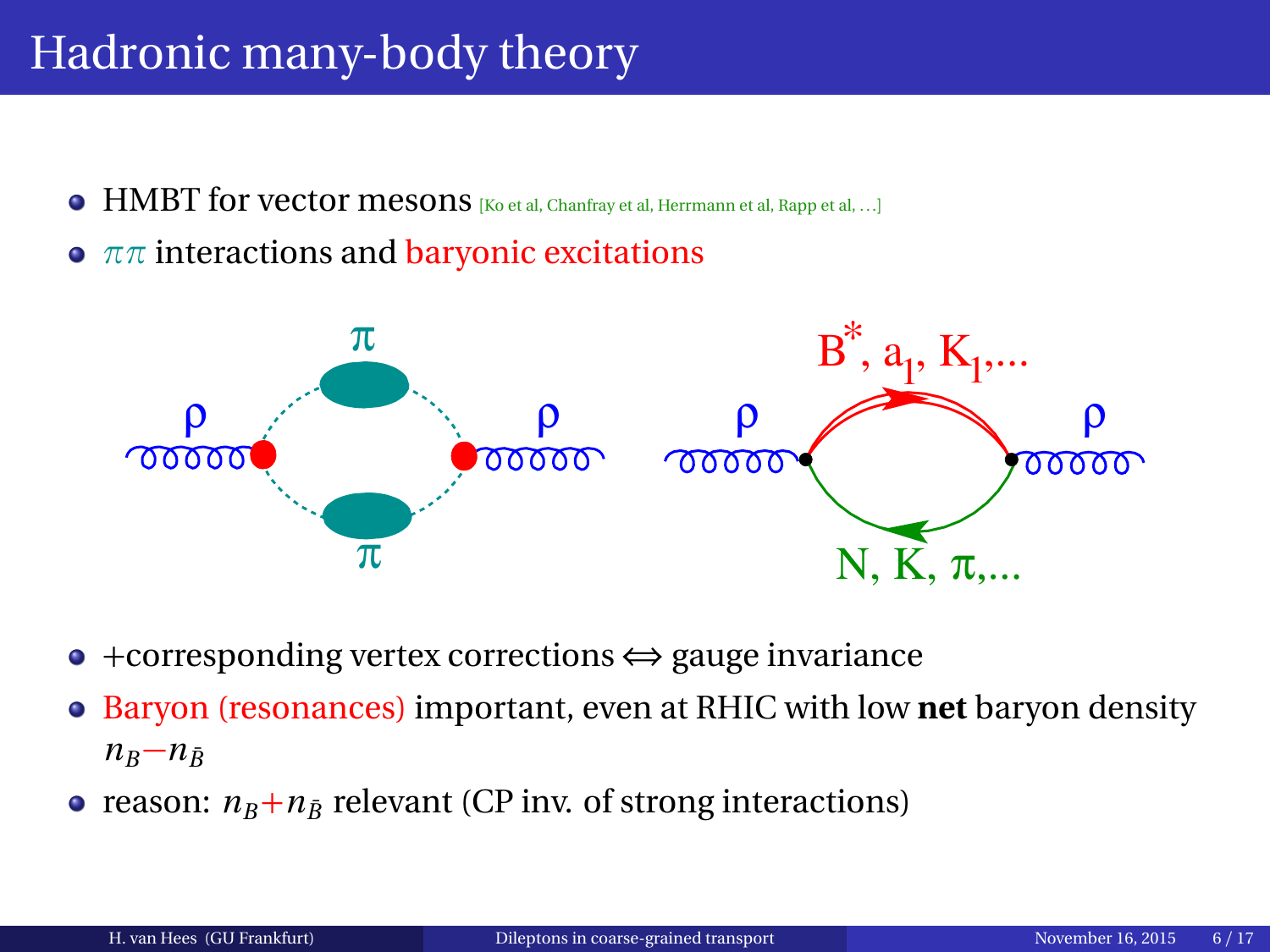#### In-medium spectral functions and baryon effects



[ R. Rapp, J. Wambach Adv. Nucl. Phys **25**, 1 (2000), R. Rapp, J. Wambach, HvH ,Landolt-Börnstein I/23, 4-1 (2009), arXiv: 0901.3289 [hep-ph]]

#### • baryon effects important

- large contribution to broadening of the peak
- responsible for most of the strength at small *M*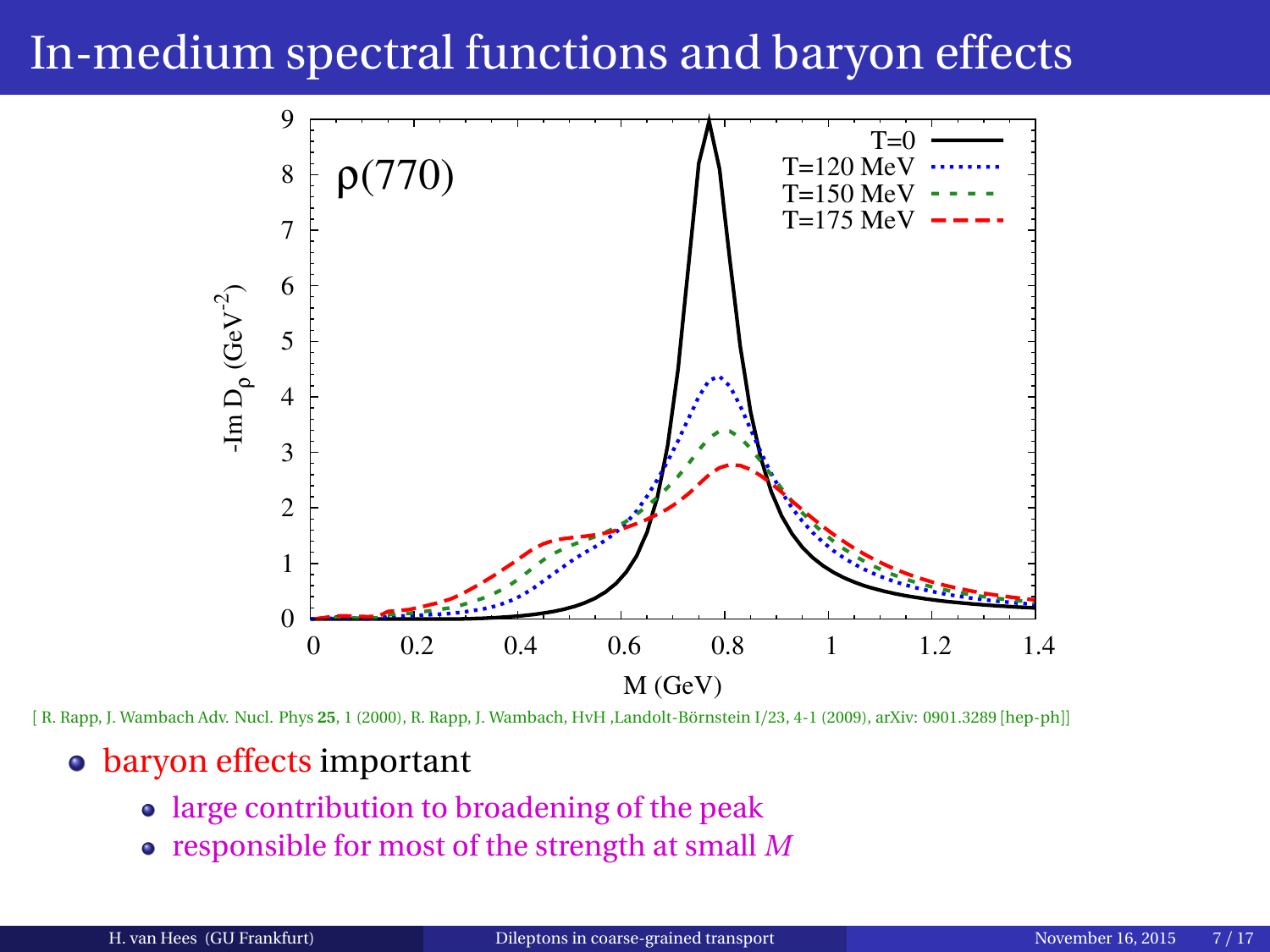#### In-medium spectral functions and baryon effects



[ R. Rapp, J. Wambach Adv. Nucl. Phys **25**, 1 (2000), R. Rapp, J. Wambach, HvH ,Landolt-Börnstein I/23, 4-1 (2009), arXiv: 0901.3289 [hep-ph]]

#### • baryon effects important

- large contribution to broadening of the peak
- responsible for most of the strength at small *M*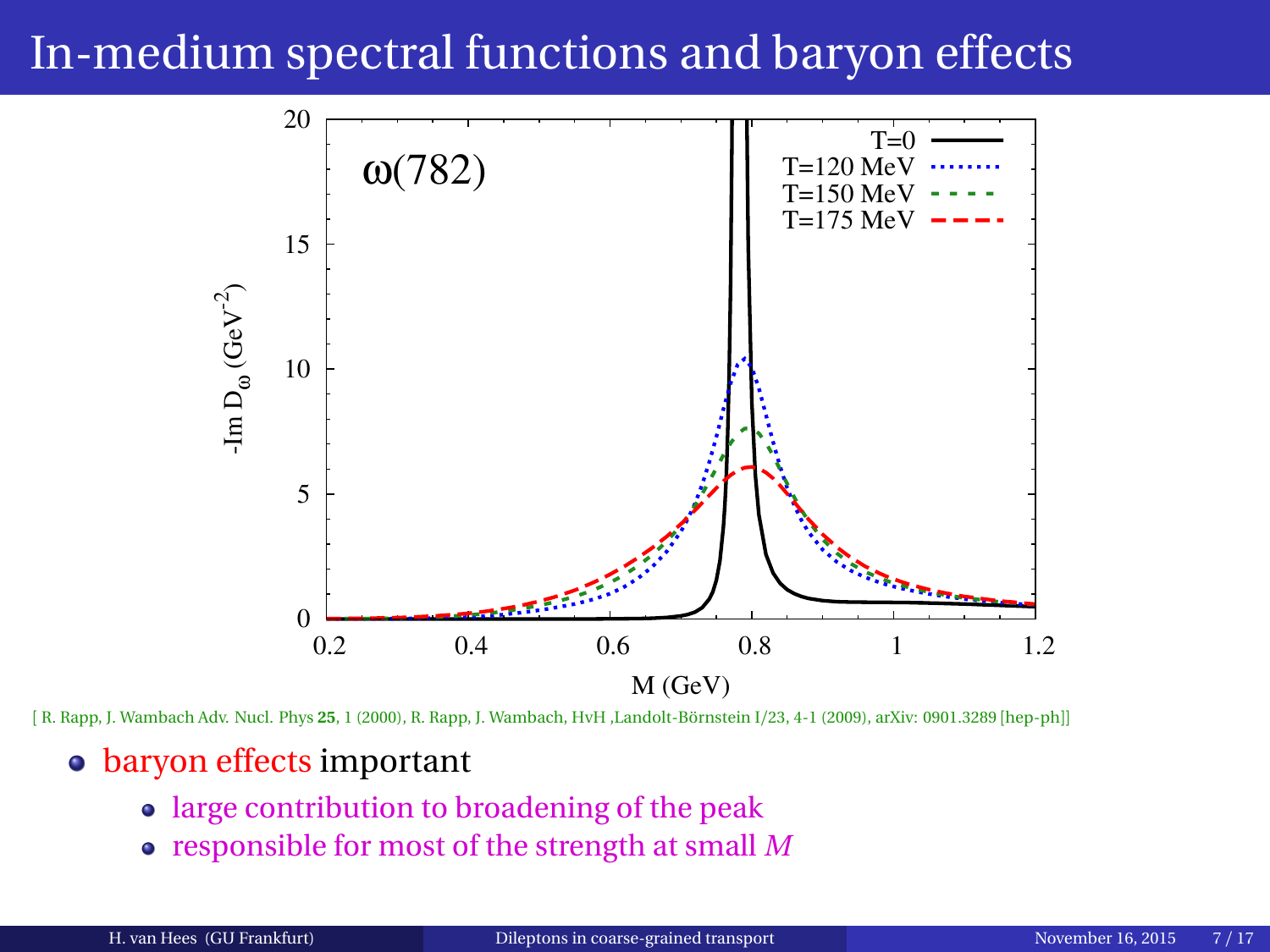### In-medium spectral functions and baryon effects



[ R. Rapp, J. Wambach Adv. Nucl. Phys **25**, 1 (2000), R. Rapp, J. Wambach, HvH ,Landolt-Börnstein I/23, 4-1 (2009), arXiv: 0901.3289 [hep-ph]]

#### • baryon effects important

- large contribution to broadening of the peak
- responsible for most of the strength at small *M*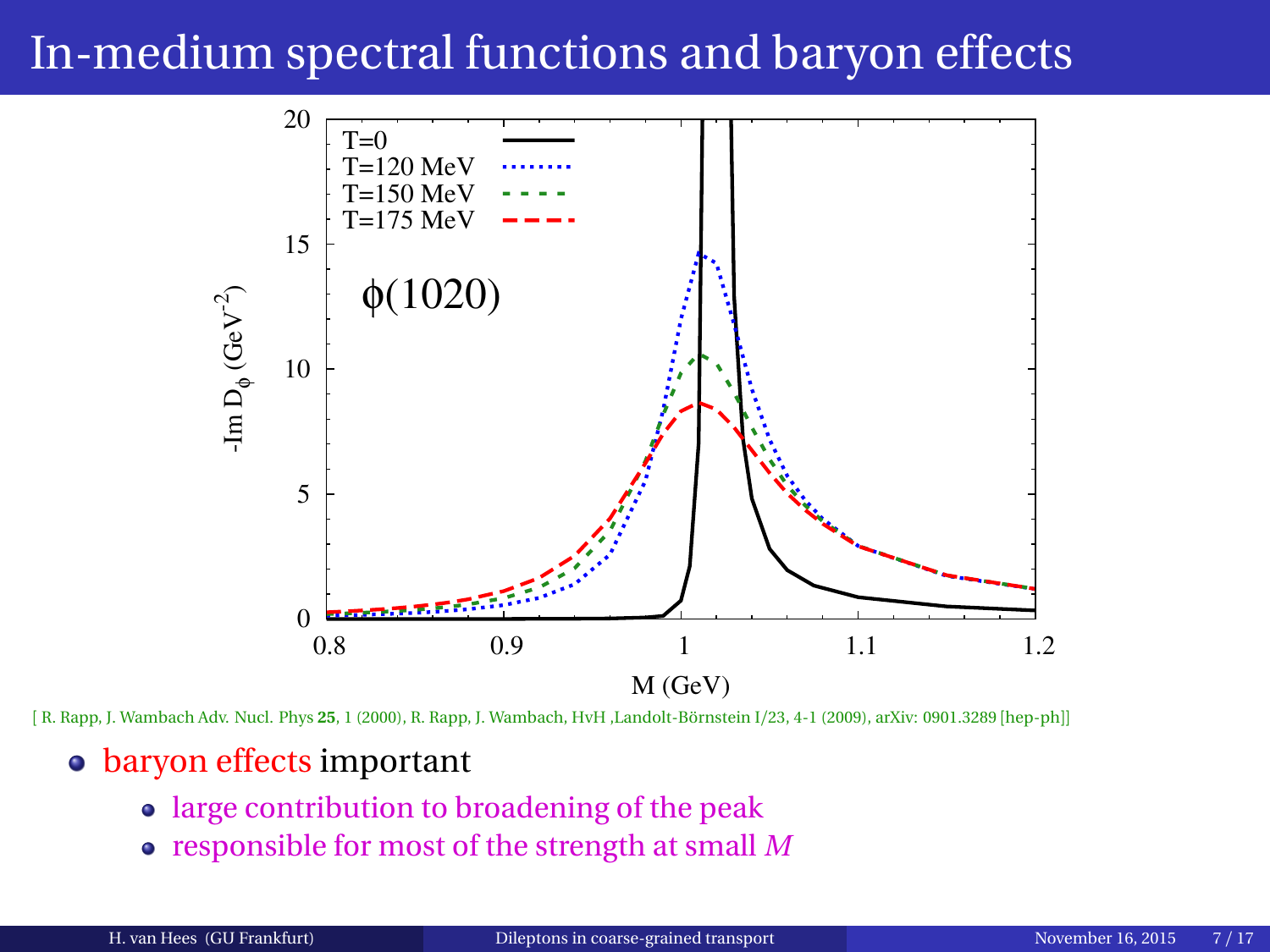# <span id="page-9-0"></span>Coarse-grained UrQMD

#### (with S. Endres, J. Weil, M. Bleicher)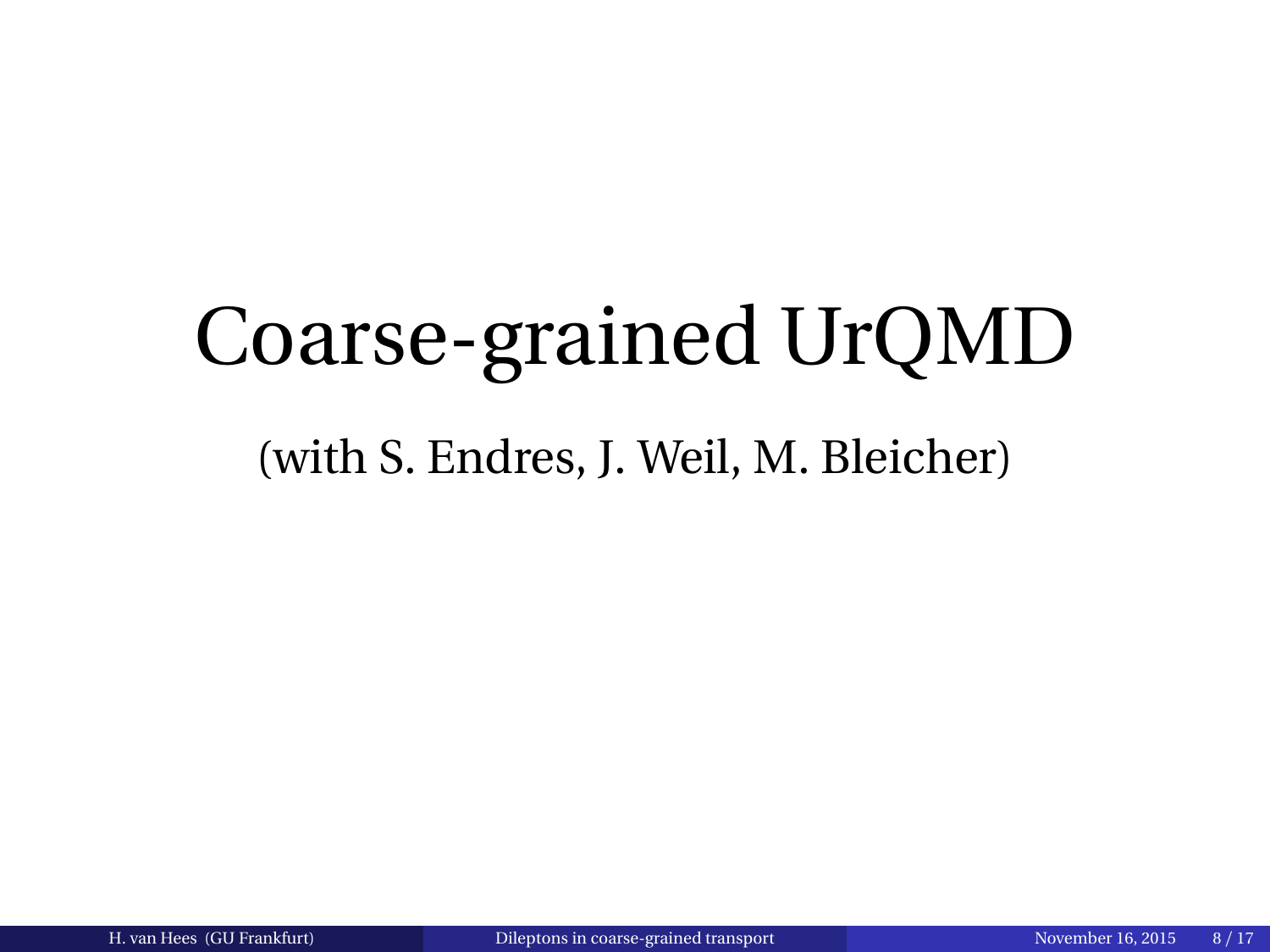## Coarse-grained UrQMD (CGUrQMD)

- problem with medium modifications of spectral functions/interactions
- only available in equilibrium many-body QFT models
- use "in-medium cross sections" naively: double counting?!?
- way out: map transport to local-equilibrium fluid
- use ensemble of UrQMD runs with an equation of state
- fit temperature, chemical potentials, flow-velocity field from anisotropic energy-momentum tensor [W. Florkowski et al NPA **904-905**, 803c (2013)]

$$
T^{\mu\nu} = (\epsilon + P_{\perp})u^{\mu}u^{\nu} - P_{\perp}g^{\mu\nu} - (P_{\parallel} - P_{\perp})V^{\mu}V^{\nu}
$$

- thermal rates from partonic/hadronic QFT become applicable
- extrapolated lattice QGP and Rapp-Wambach hadronic many-body theory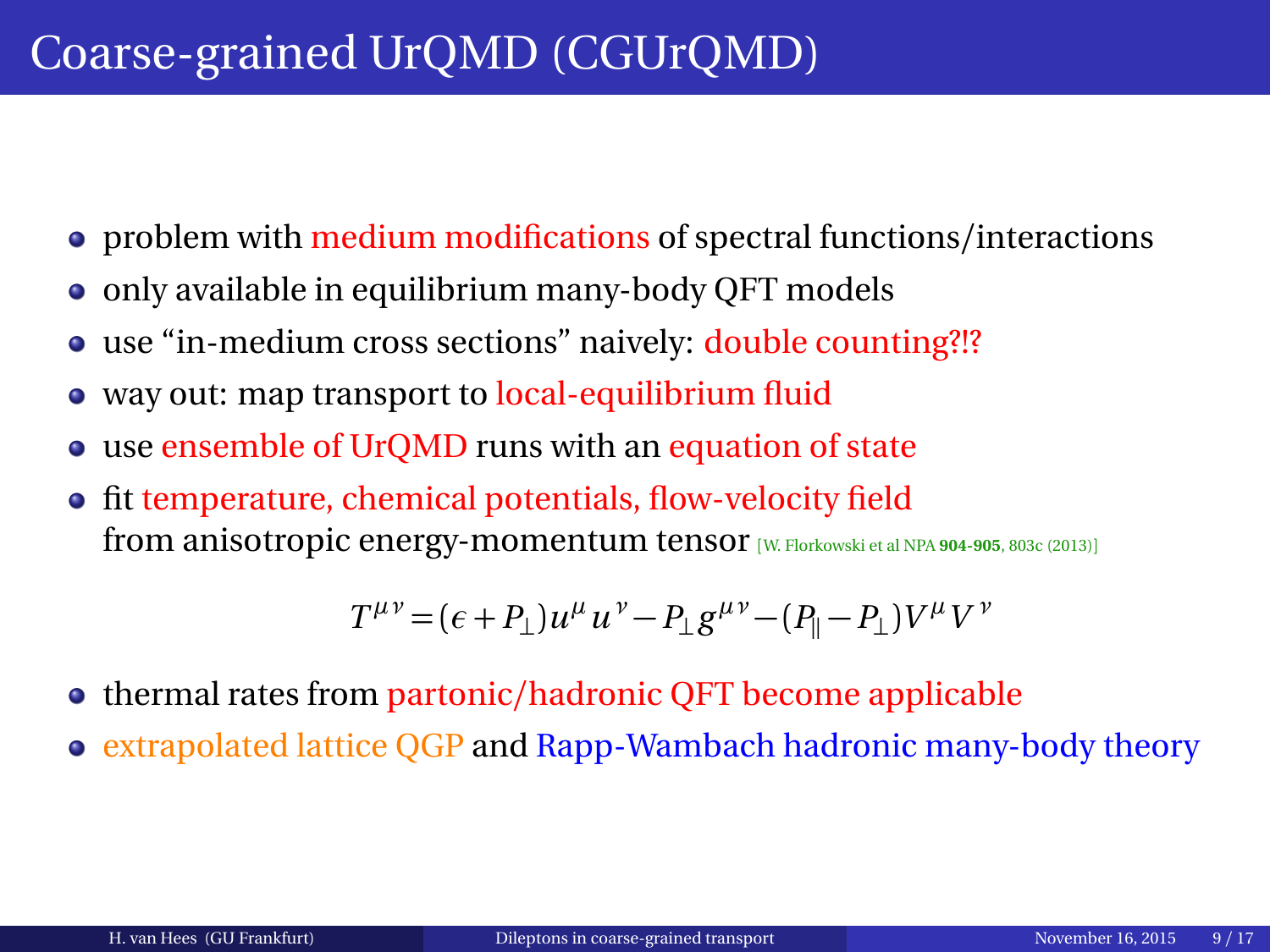## <span id="page-11-0"></span>Dielectrons (SIS/HADES)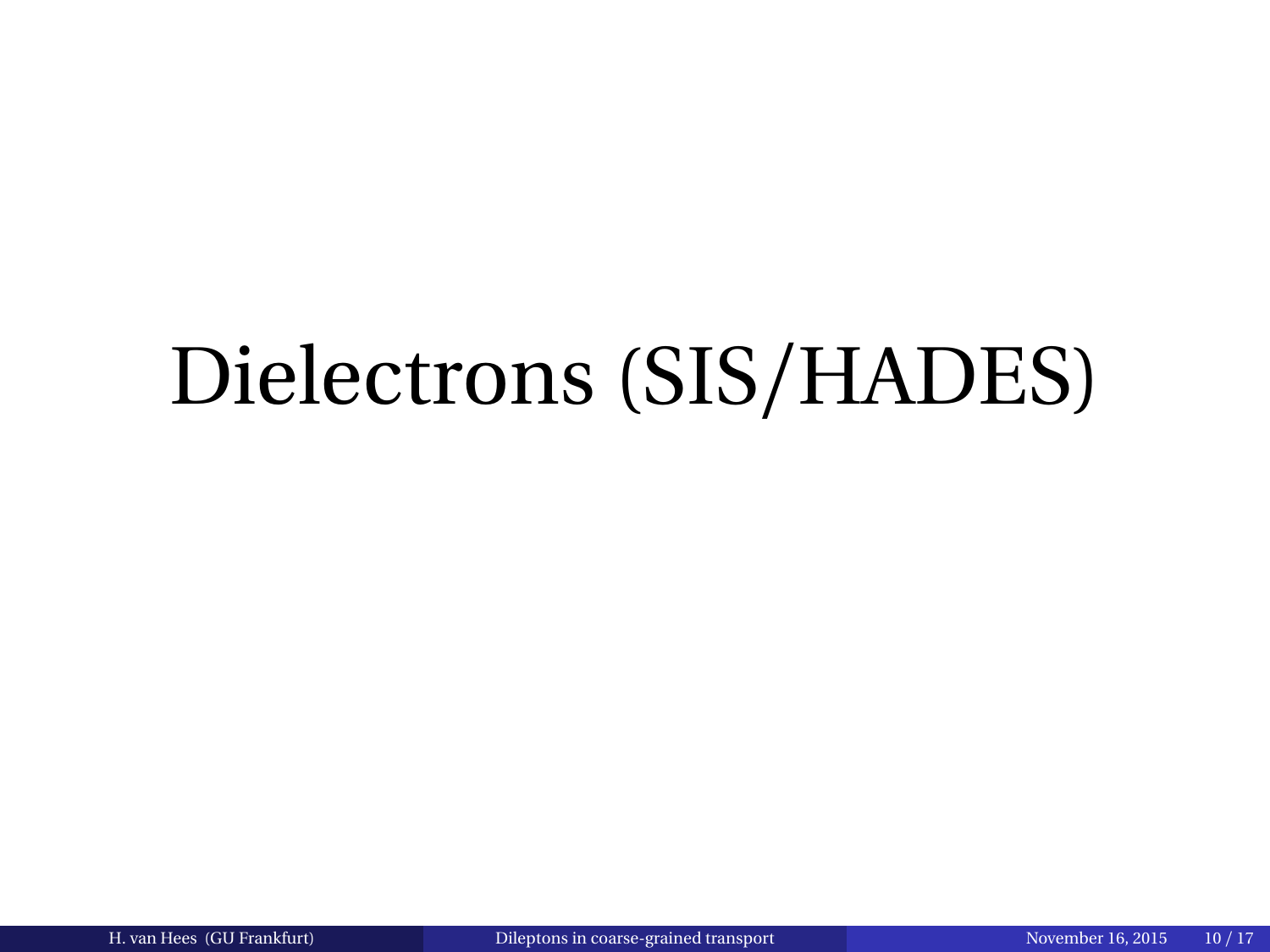- coarse-graining method works at low energies!
- $\bullet$  UrQMD-medium evolution + RW-QFT rates [S. Endres, HvH, J. Weil, M. Bleicher, arXiv: 1505.06131 [nucl-th]]

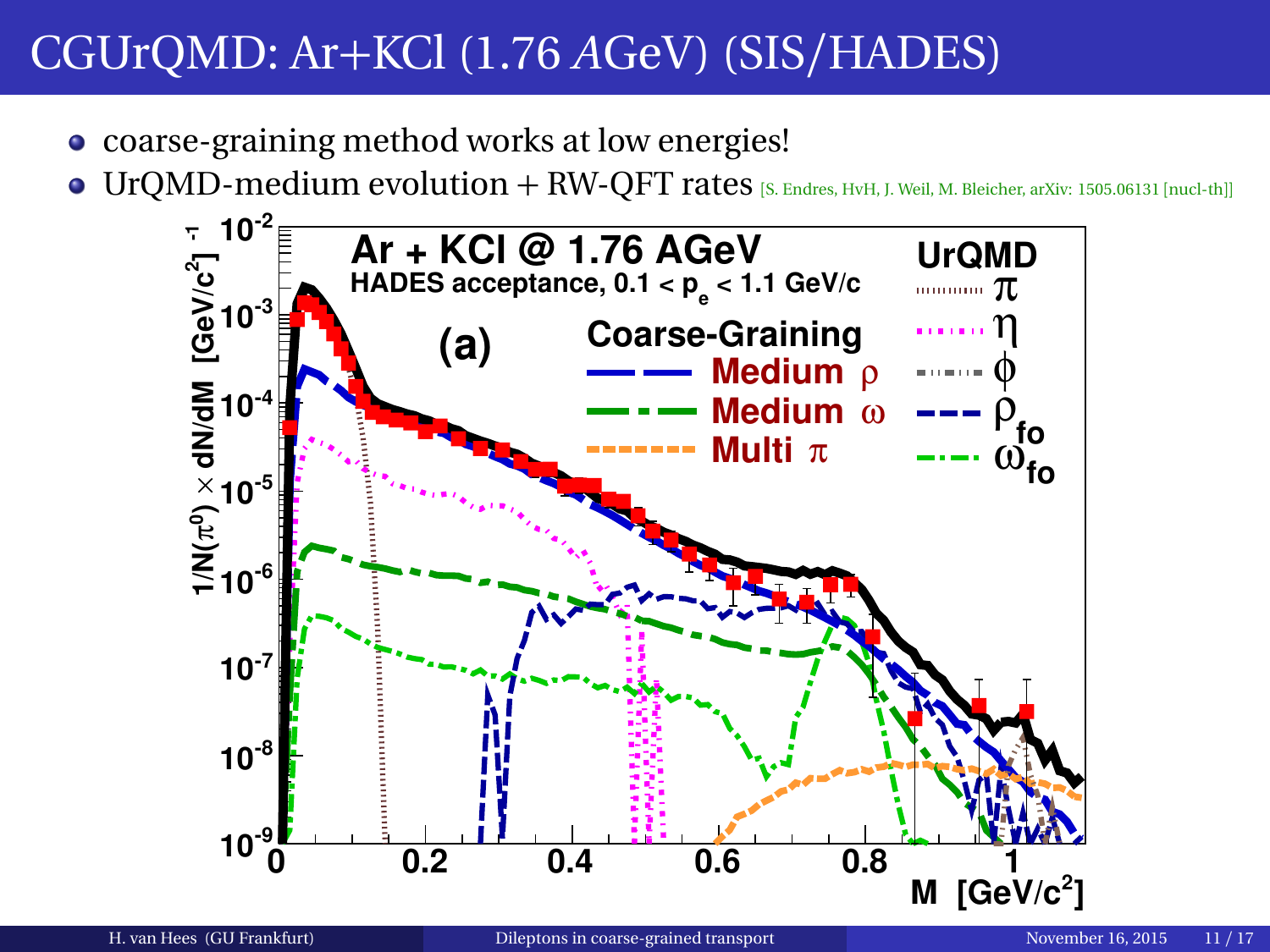- dielectron spectra from Ar + KCl(1.76  $A$ GeV)  $\rightarrow$  e<sup>+</sup>e<sup>-</sup> (SIS/HADES)
- $m_t$  **spectra** [S. Endres, HvH, J. Weil, M. Bleicher, arXiv: 1505.06131 [nucl-th]]  $\bullet$
- $M_{ee}$  < 0.13 GeV

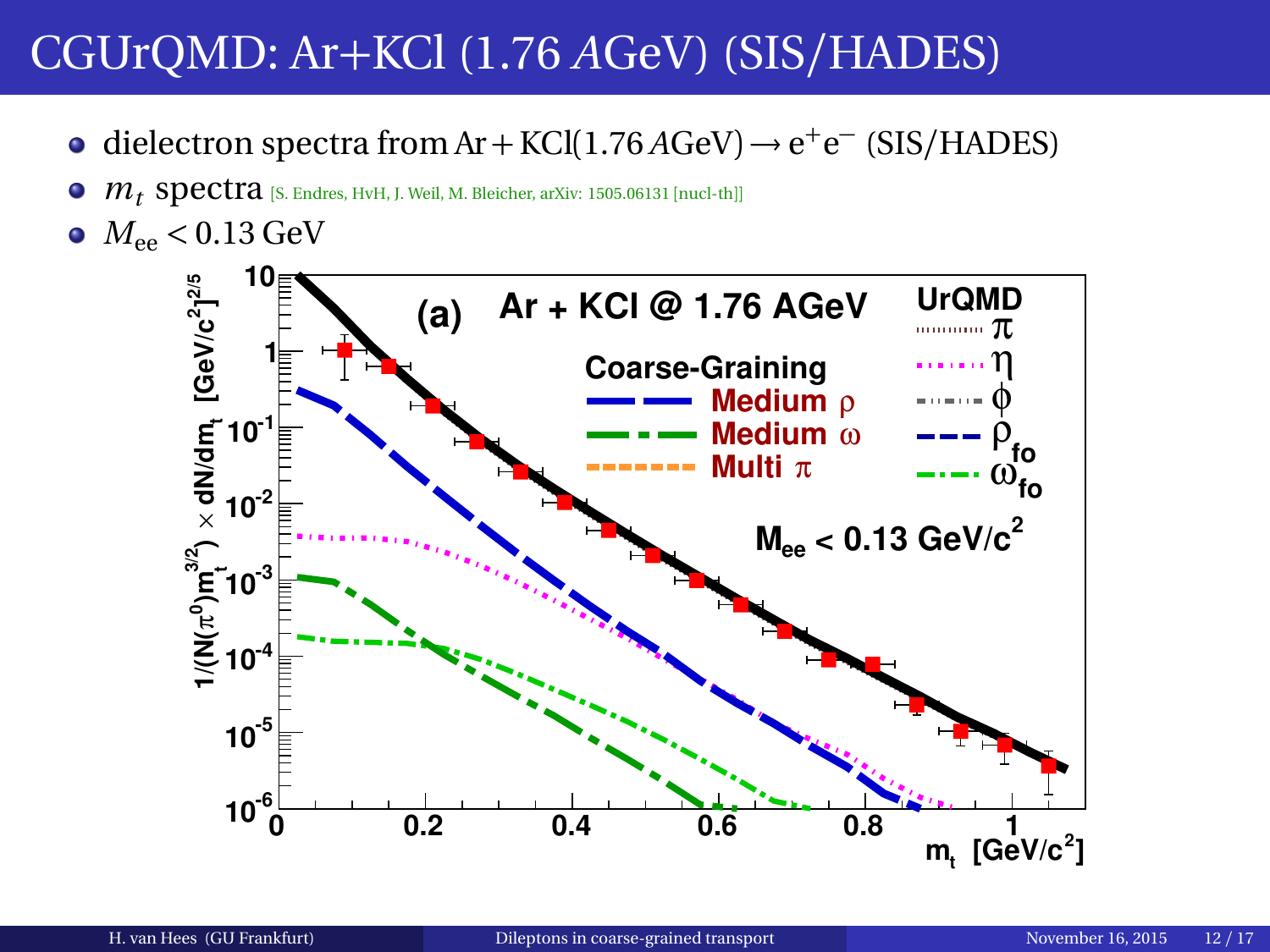- dielectron spectra from Ar + KCl(1.76 *A*GeV) → e<sup>+</sup>e<sup>-</sup> (SIS/HADES)
- $m_t$  Spectra [S. Endres, HvH, J. Weil, M. Bleicher, arXiv: 1505.06131 [nucl-th]]  $\bullet$
- $\bullet$  0.13 GeV $M_{ee}$  < 0.3 GeV

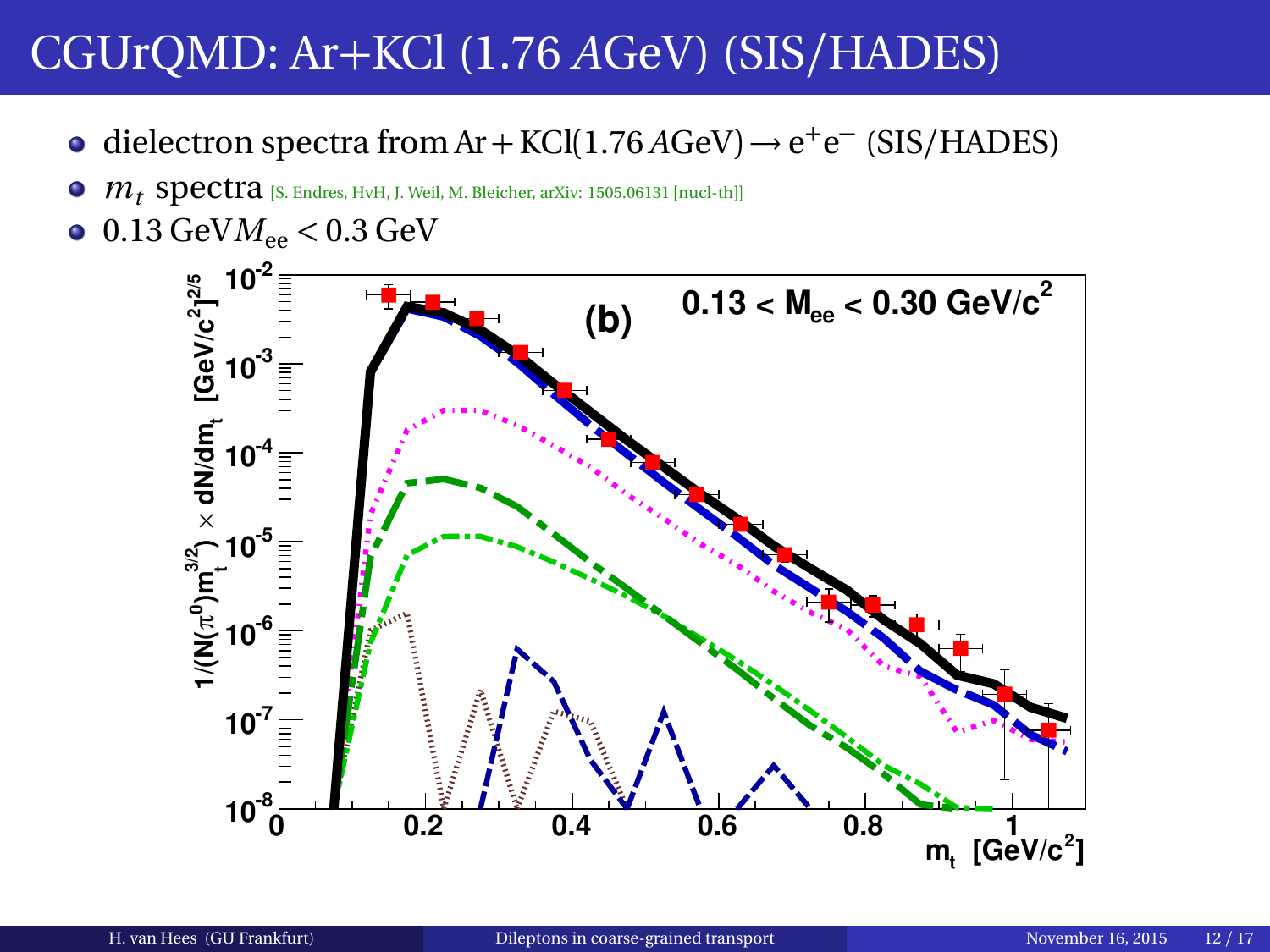- dielectron spectra from Ar + KCl(1.76  $A$ GeV)  $\rightarrow$  e<sup>+</sup>e<sup>-</sup> (SIS/HADES)
- $\bullet$  $m_t$  **spectra** [S. Endres, HvH, J. Weil, M. Bleicher, arXiv: 1505.06131 [nucl-th]]
- $\bullet$  0.3 GeV $M_{ee}$  < 0.45 GeV

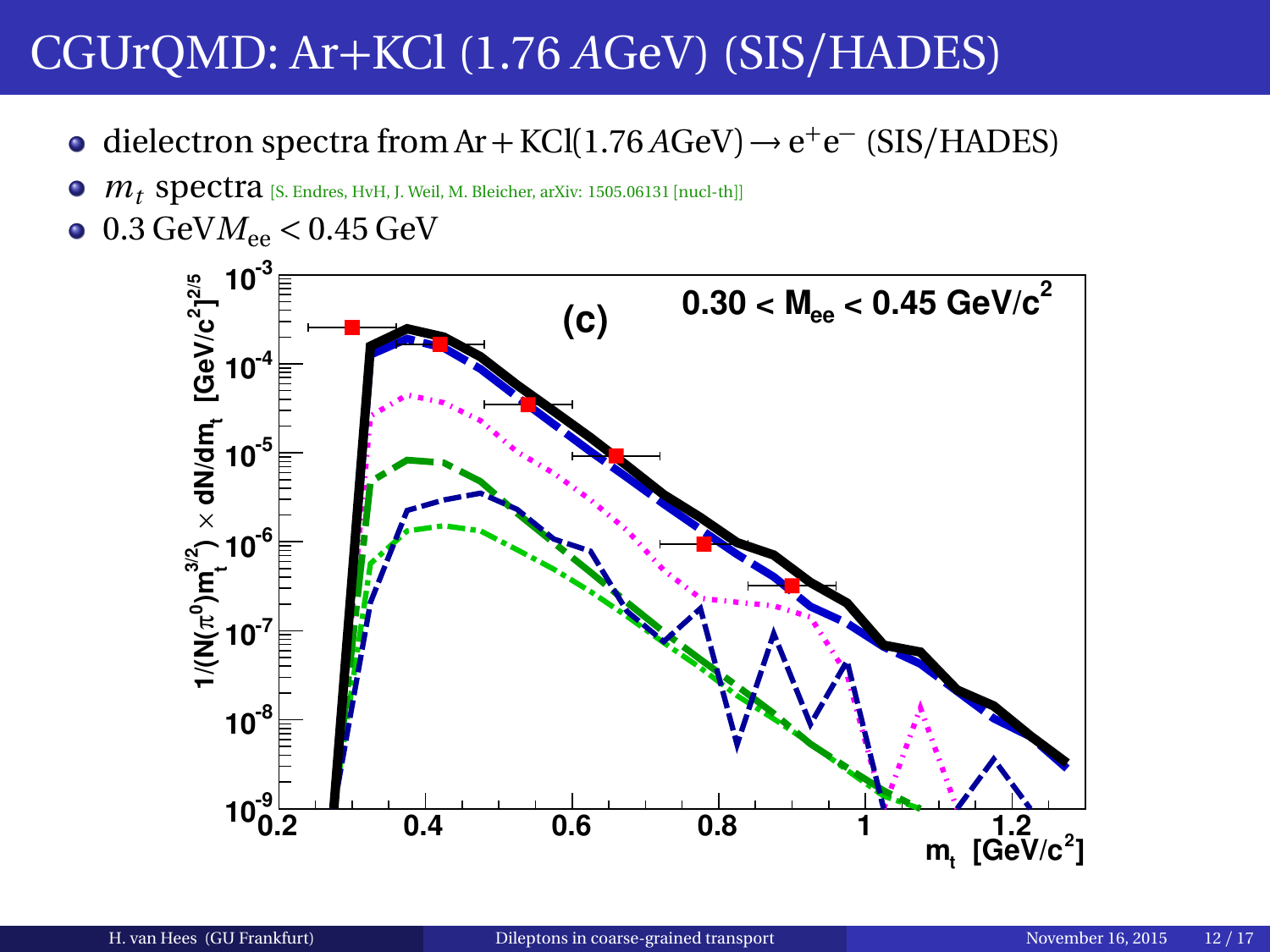- dielectron spectra from Ar + KCl(1.76 *A*GeV) → e<sup>+</sup>e<sup>-</sup> (SIS/HADES)
- $m_t$  Spectra [S. Endres, HvH, J. Weil, M. Bleicher, arXiv: 1505.06131 [nucl-th]]  $\bullet$
- $0.45 \text{ GeV}$  $M_{ee}$  < 0.65 GeV

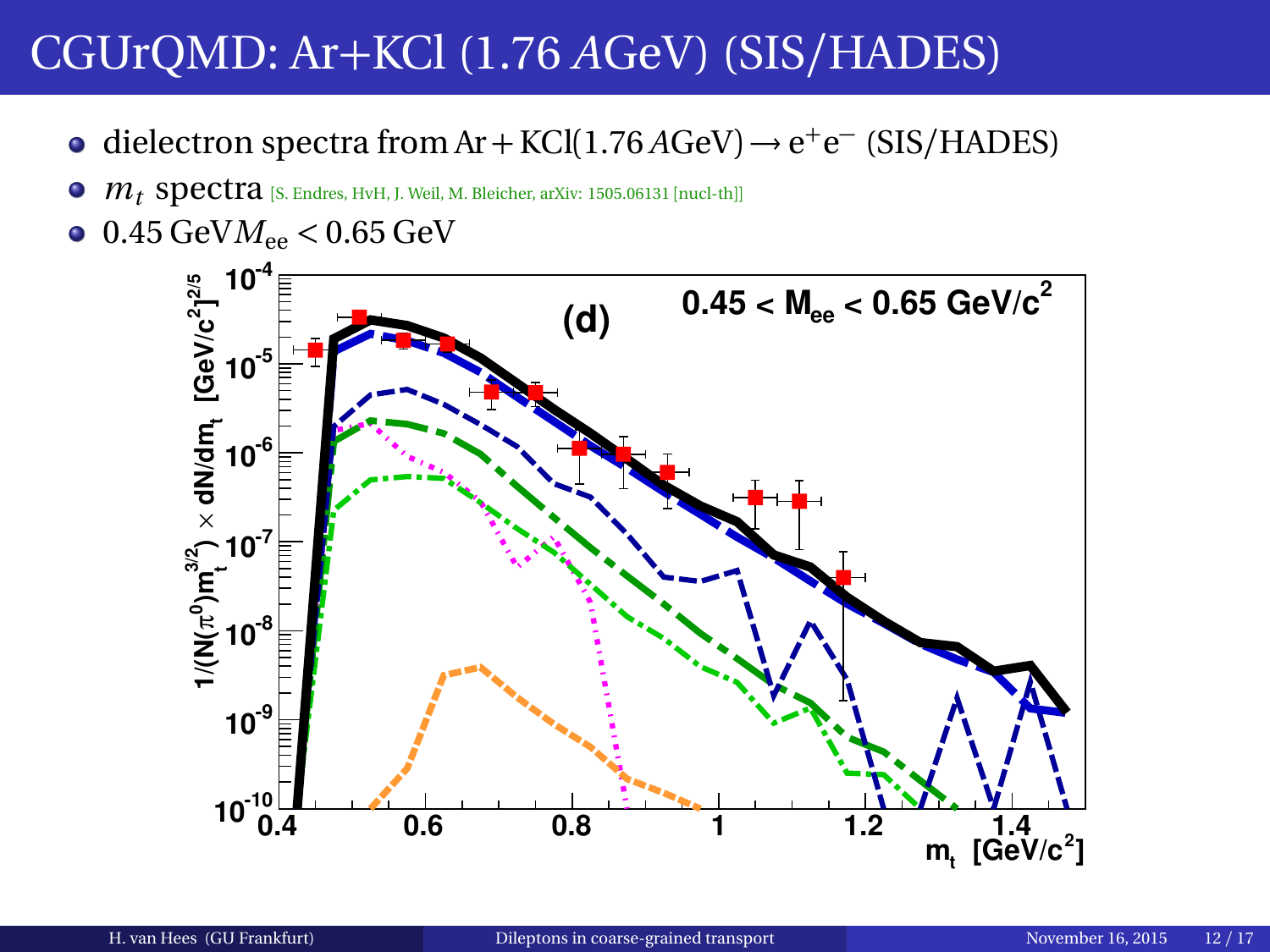- dielectron spectra from Ar + KCl(1.76 *A*GeV) → e<sup>+</sup>e<sup>-</sup> (SIS/HADES)
- $m_t$  **spectra** [S. Endres, HvH, J. Weil, M. Bleicher, arXiv: 1505.06131 [nucl-th]]  $\bullet$
- $M_{ee}$  > 0.65 GeV

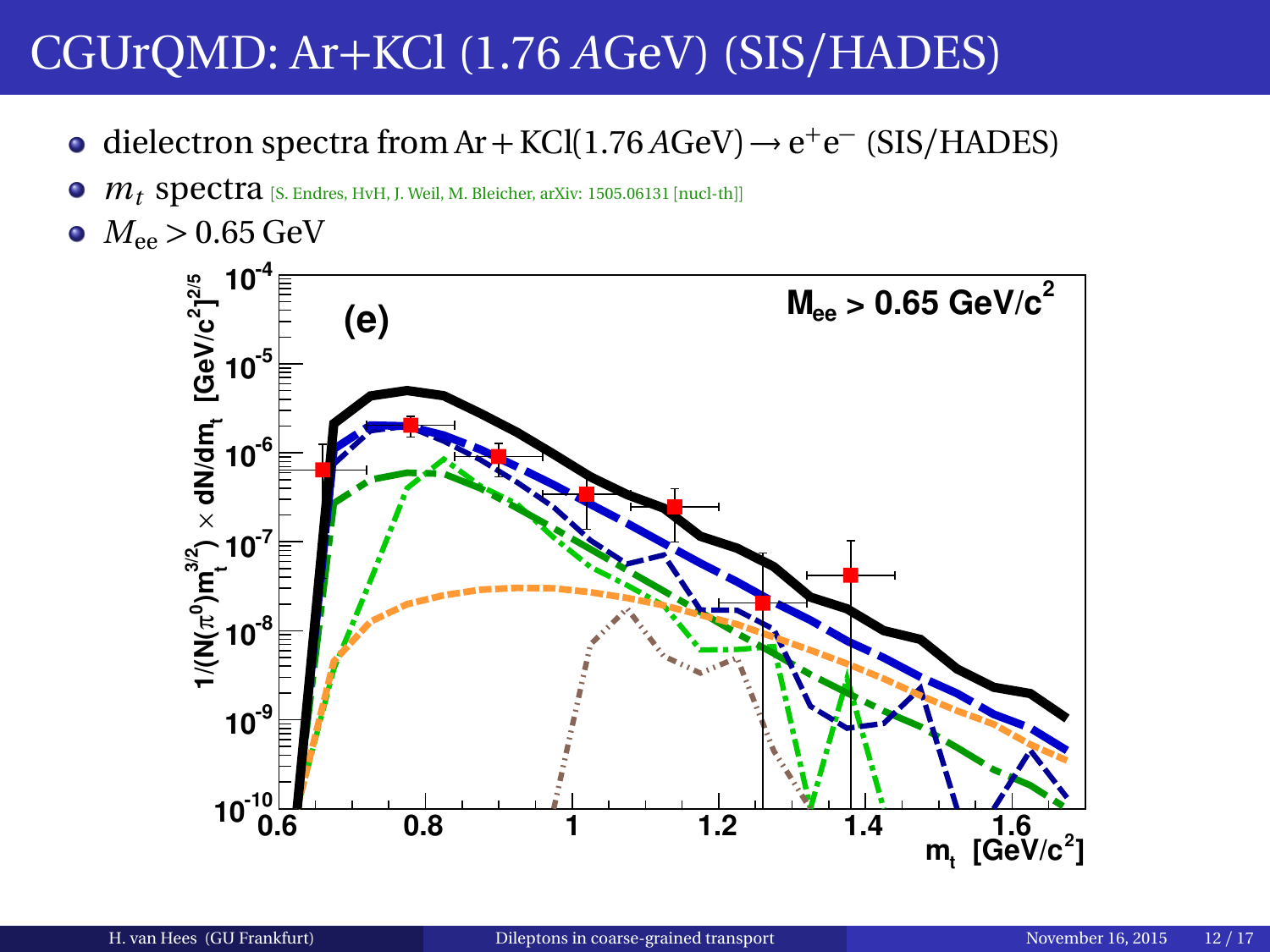- dielectron spectra from Ar + KCl(1.76 *A*GeV) → e<sup>+</sup>e<sup>-</sup> (SIS/HADES)
- $\bullet$   $m_t$  spectra [S. Endres, HvH, J. Weil, M. Bleicher, arXiv: 1505.06131 [nucl-th]]
- rapidity spectrum  $(M_{ee} < 0.13 \text{ GeV})$

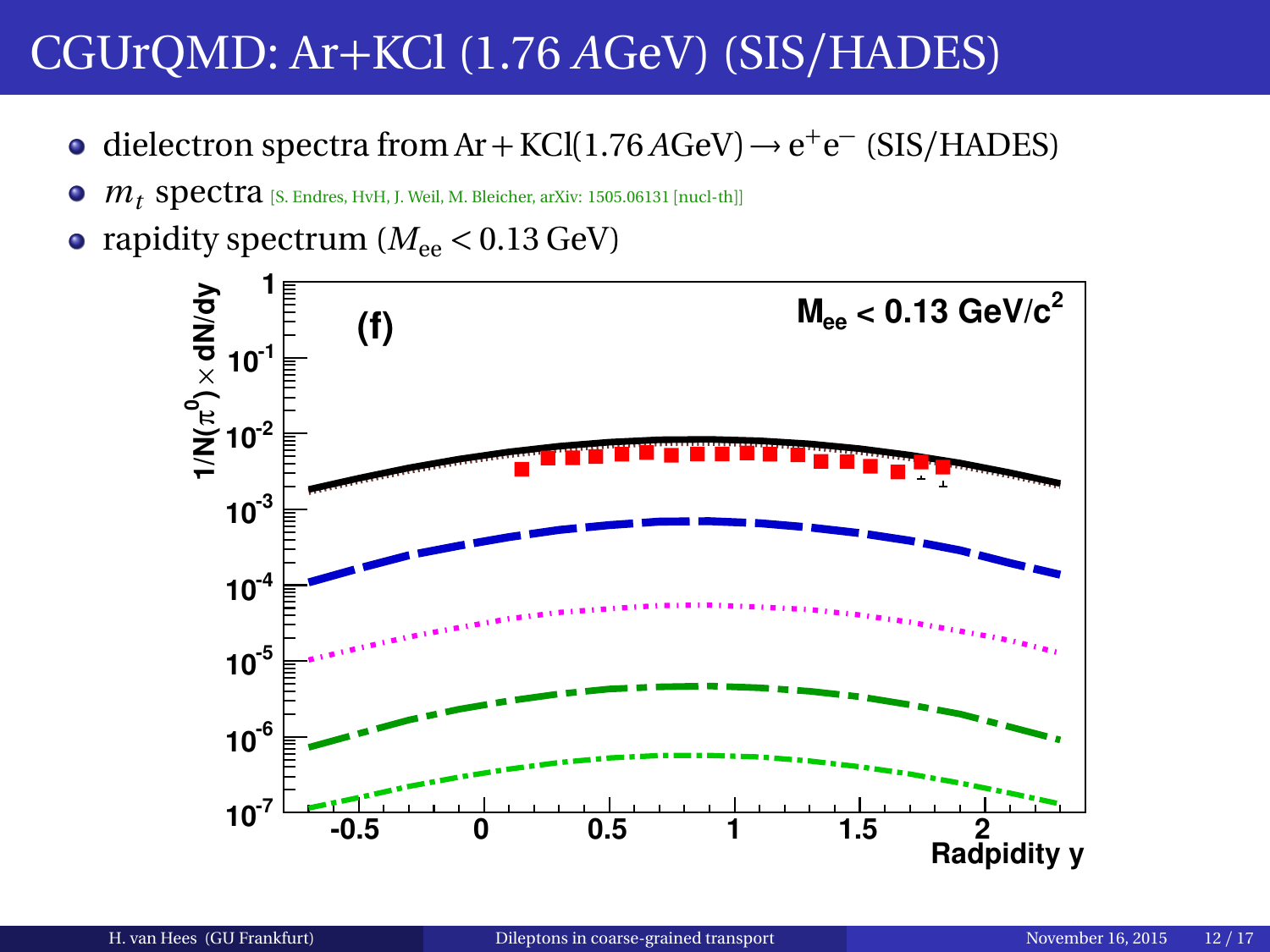### CGUrQMD: Au+Au (1.23 *A*GeV) (SIS/HADES)



- caveat:  $pp/np$  acceptance filter with single-e cut,  $p_t < 100$  MeV
- correct filter urgently needed!
- excellent agreement with preliminary HADES data (data points not shown here on request of the HADES collaboration)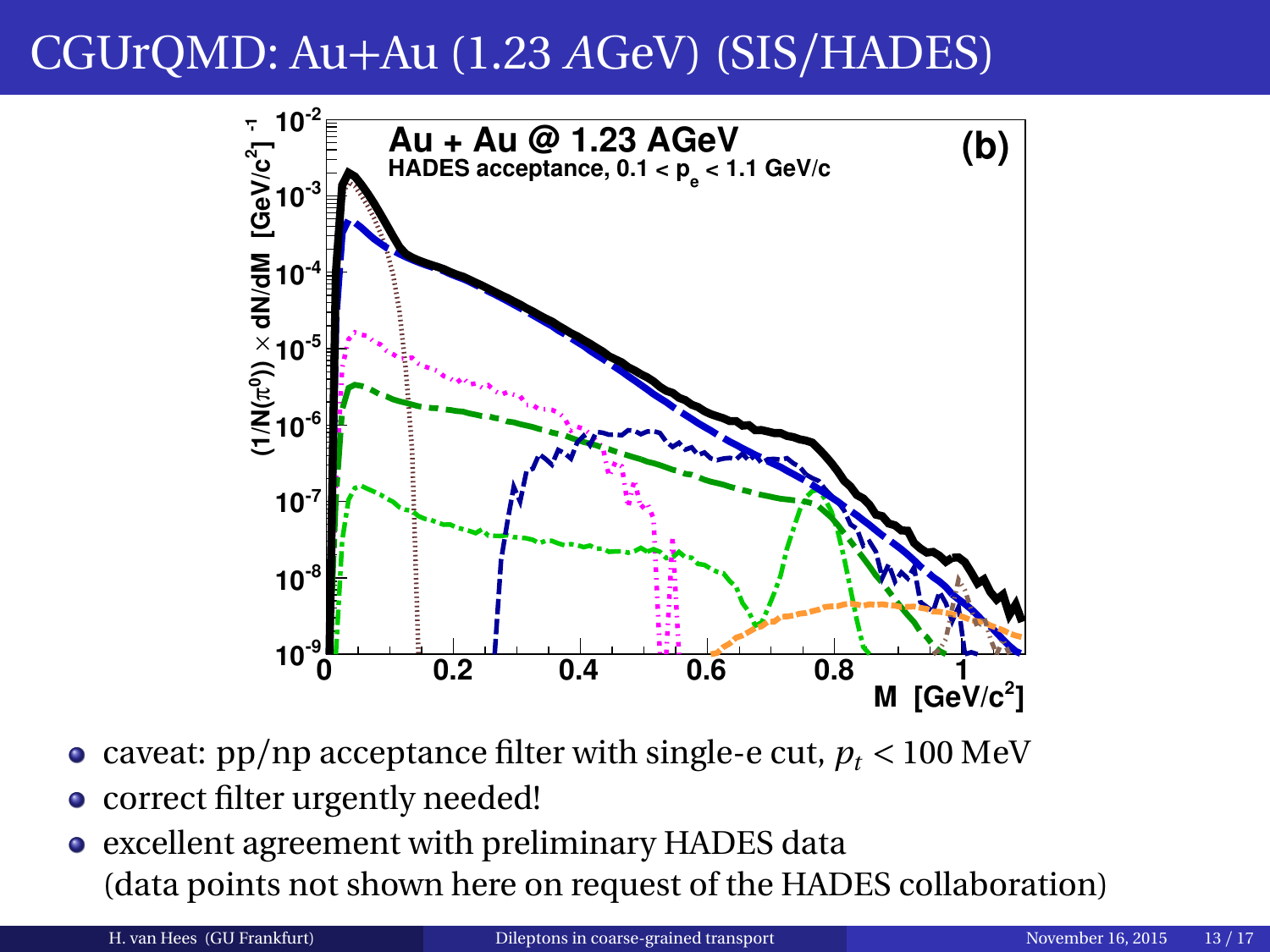## <span id="page-20-0"></span>Dimuons (SPS/NA60)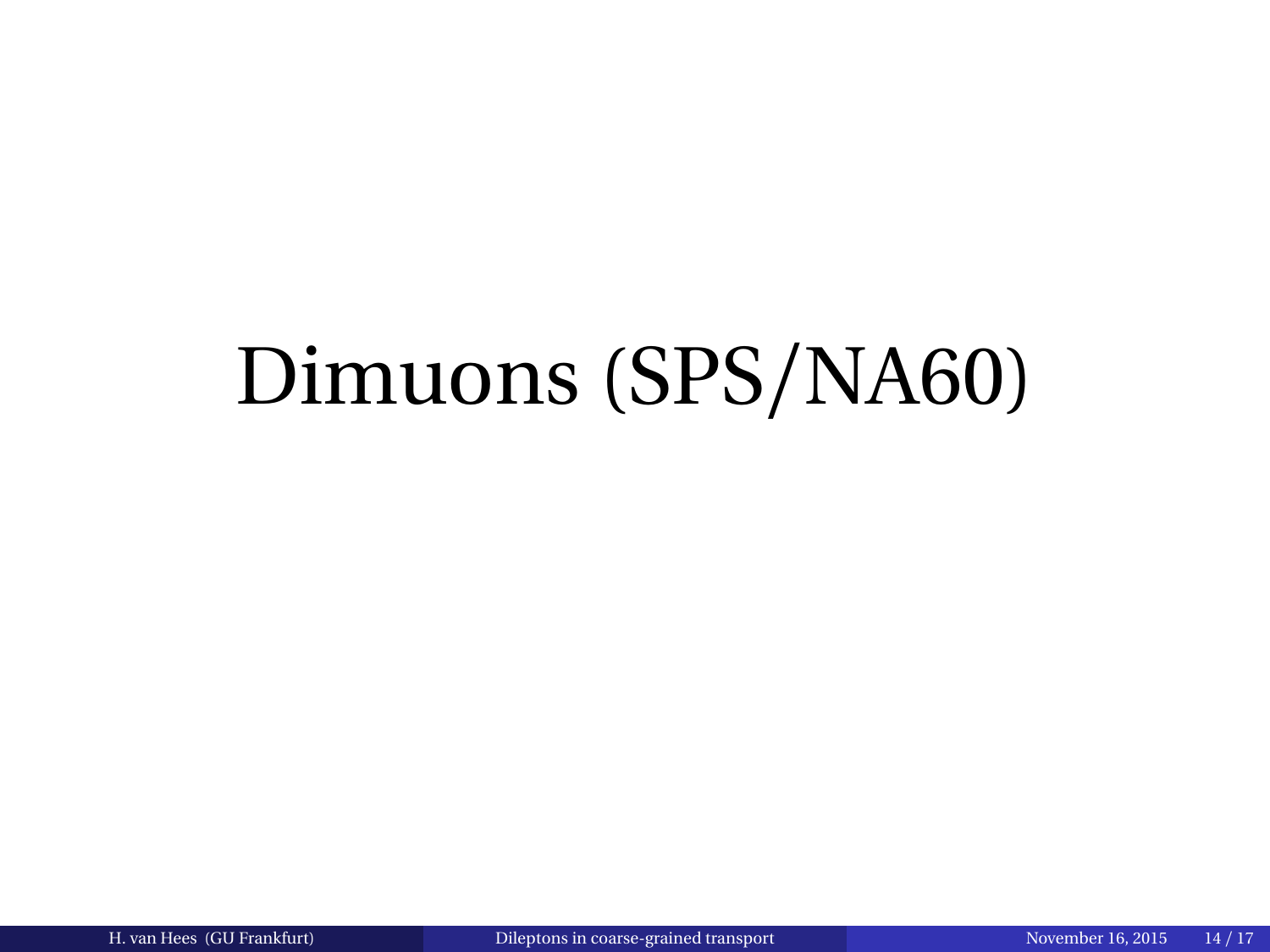dimuon spectra from In + In(158 *A*GeV) →  $\mu^+\mu^-$  (NA60)

[S. Endres, HvH, J. Weil, M. Bleicher, PRC **91**, 054911 (2015)]

 $\bullet$  min-bias data (d*N*<sub>ch</sub>/d *y* = 120)

• note the importance of baryon effects!

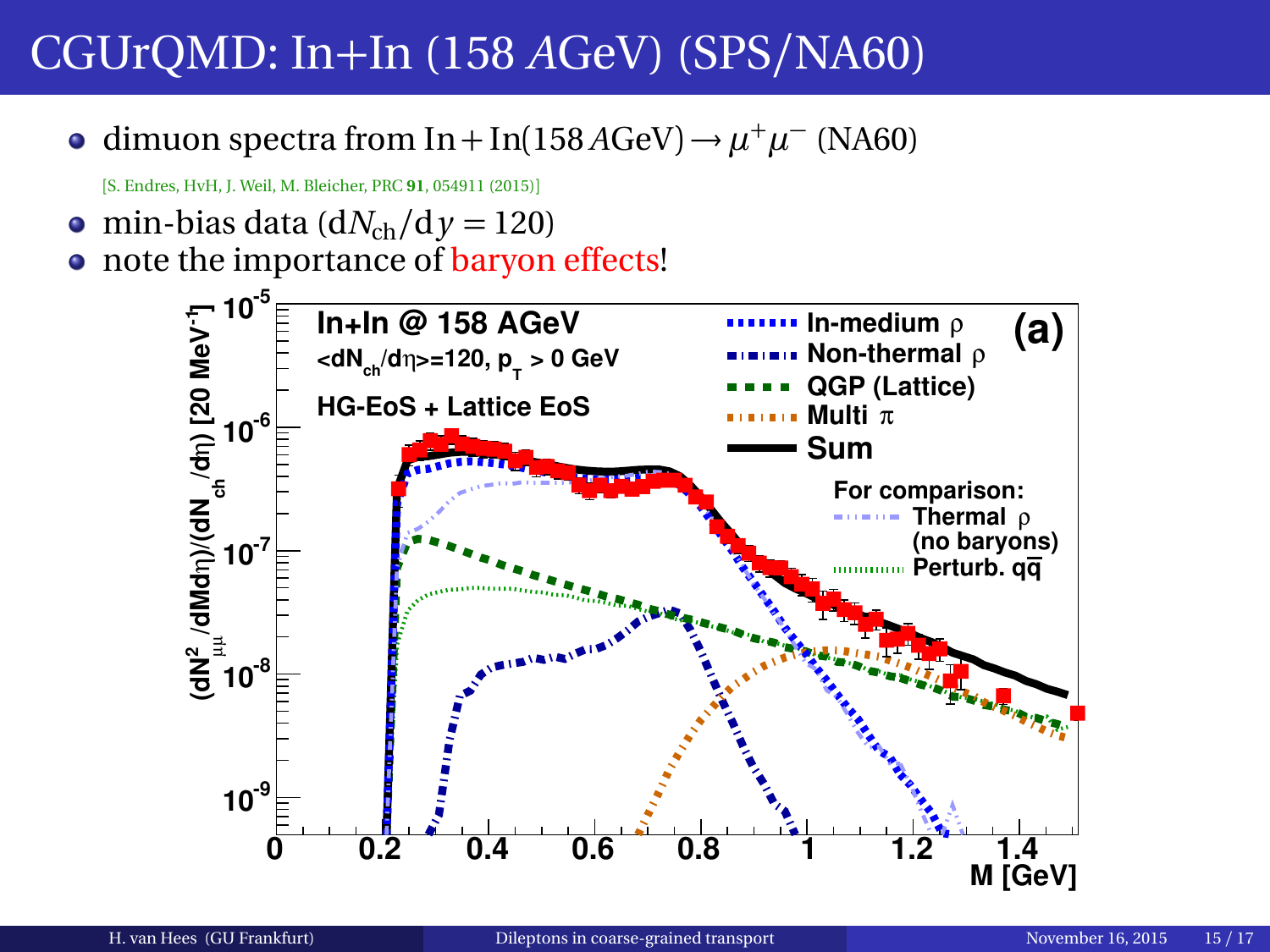dimuon spectra from In + In(158 *A*GeV) →  $\mu^+\mu^-$  (NA60)

[S. Endres, HvH, J. Weil, M. Bleicher, PRC **91**, 054911 (2015)]

 $\bullet$  min-bias data (d*N*<sub>ch</sub>/d *y* = 120)

• higher IMR: provides averaged true temperature (no blueshifts in the invariant-mass spectra!)

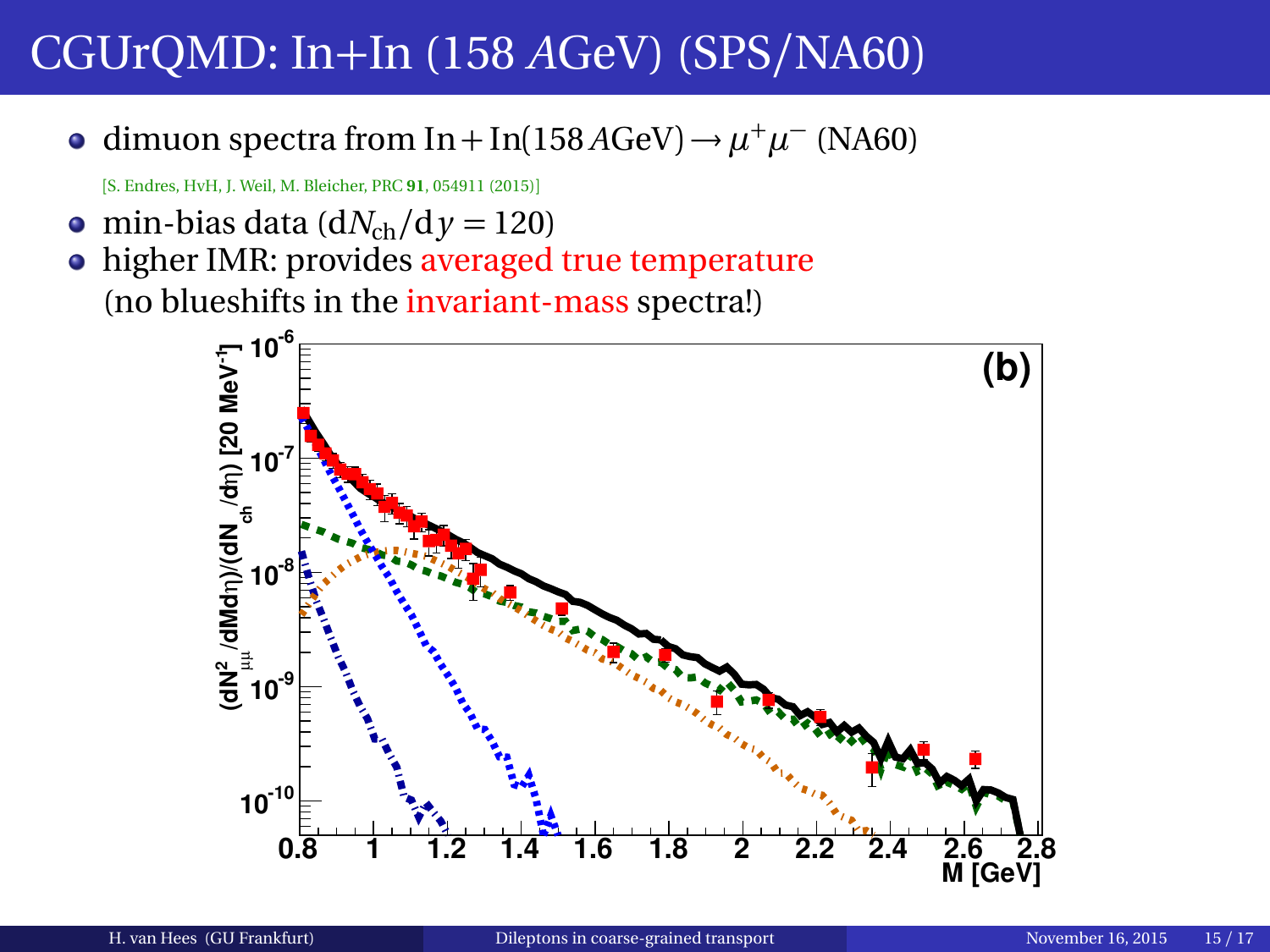dimuon spectra from In + In(158 *A*GeV) →  $\mu^+\mu^-$  (NA60)

[S. Endres, HvH, J. Weil, M. Bleicher, PRC **91**, 054911 (2015)]

• min-bias data  $\left(\frac{dN_{ch}}{dy}\right) = 120$  $p_T < 0.2$  GeV

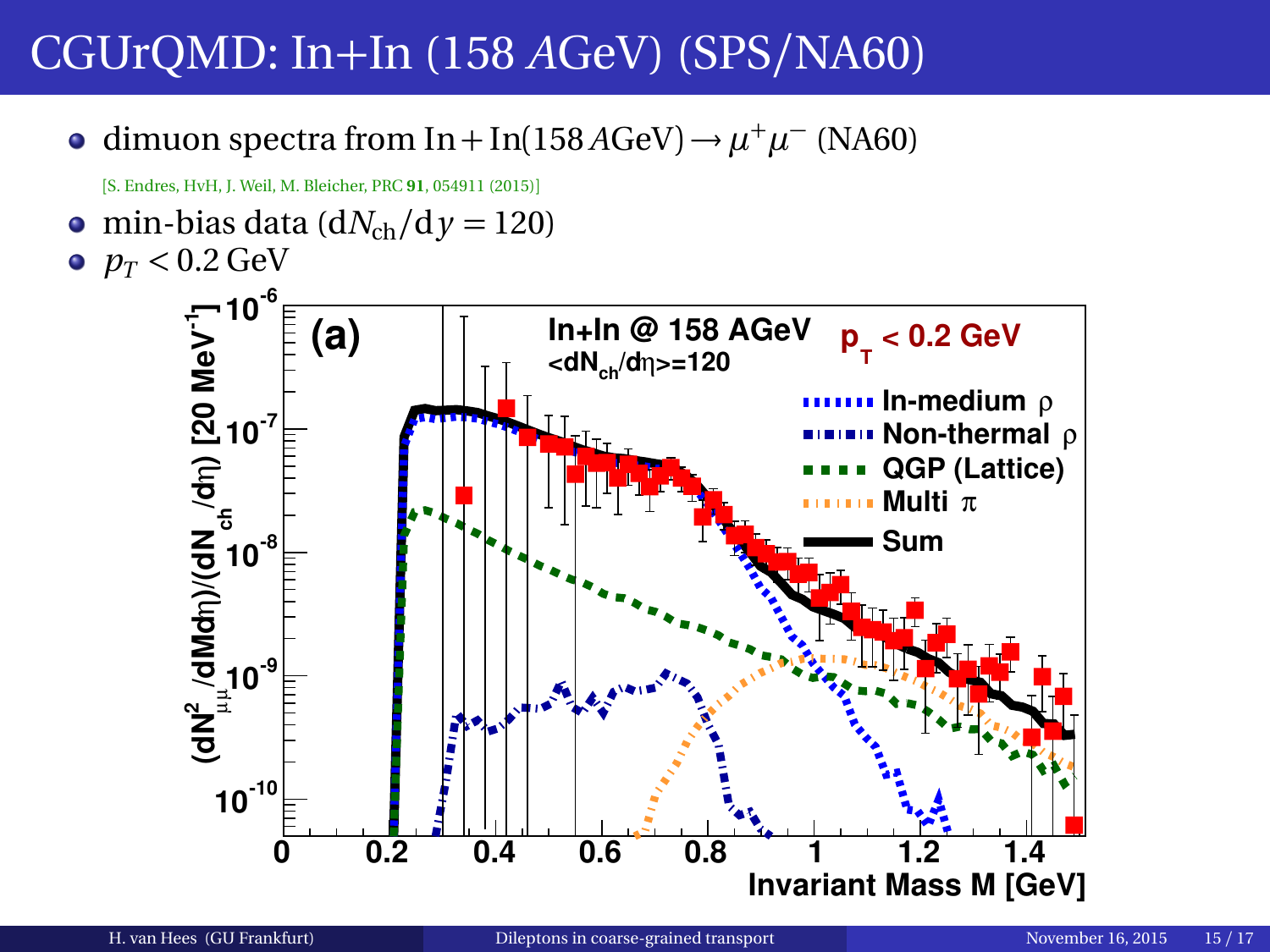dimuon spectra from In + In(158 *A*GeV) →  $\mu^+\mu^-$  (NA60)

[S. Endres, HvH, J. Weil, M. Bleicher, PRC **91**, 054911 (2015)]

• min-bias data  $\left(\frac{dN_{ch}}{dy}\right) = 120$  $0.2 \text{ GeV} < p_T < 0.4 \text{ GeV}$ 

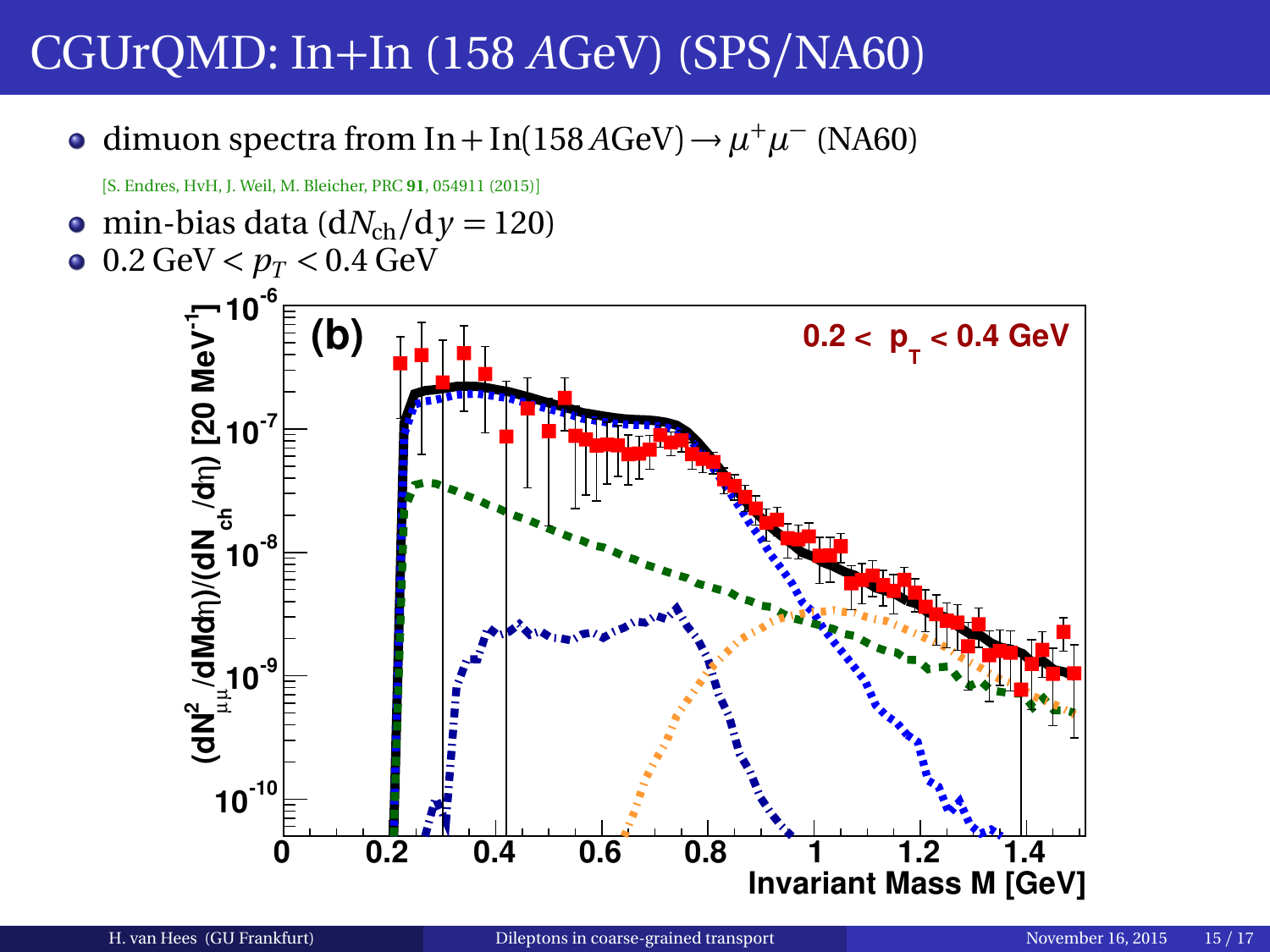dimuon spectra from In + In(158 *A*GeV) →  $\mu^+\mu^-$  (NA60)

[S. Endres, HvH, J. Weil, M. Bleicher, PRC **91**, 054911 (2015)]

• min-bias data ( $dN_{ch}/dy = 120$ )  $0.4 \text{ GeV} < p_T < 0.6 \text{ GeV}$ 

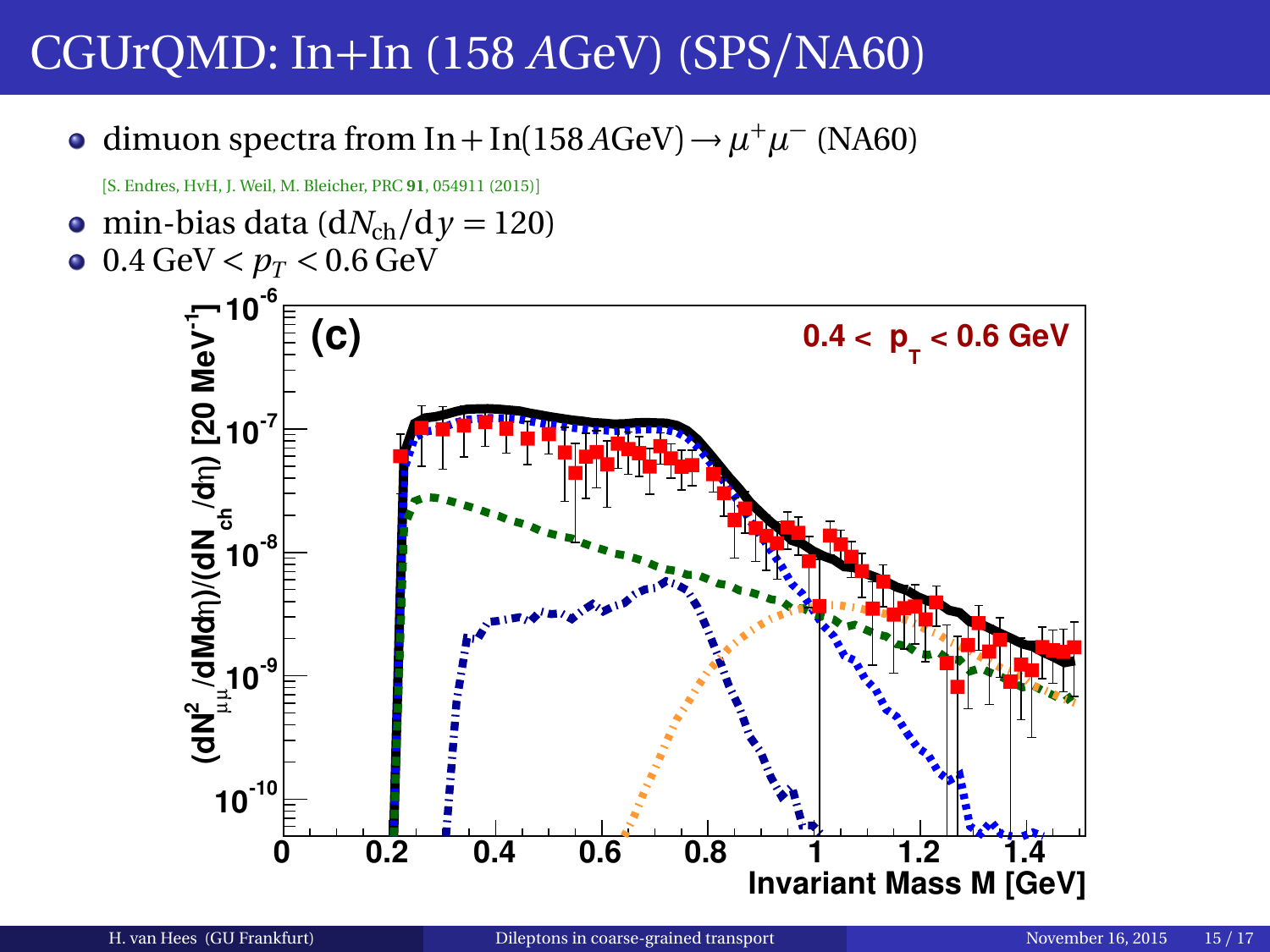dimuon spectra from In + In(158 *A*GeV) →  $\mu^+\mu^-$  (NA60)

[S. Endres, HvH, J. Weil, M. Bleicher, PRC **91**, 054911 (2015)]

• min-bias data ( $dN_{ch}/dy = 120$ )  $0.6 \,\text{GeV} < p_T < 0.8 \,\text{GeV}$ 

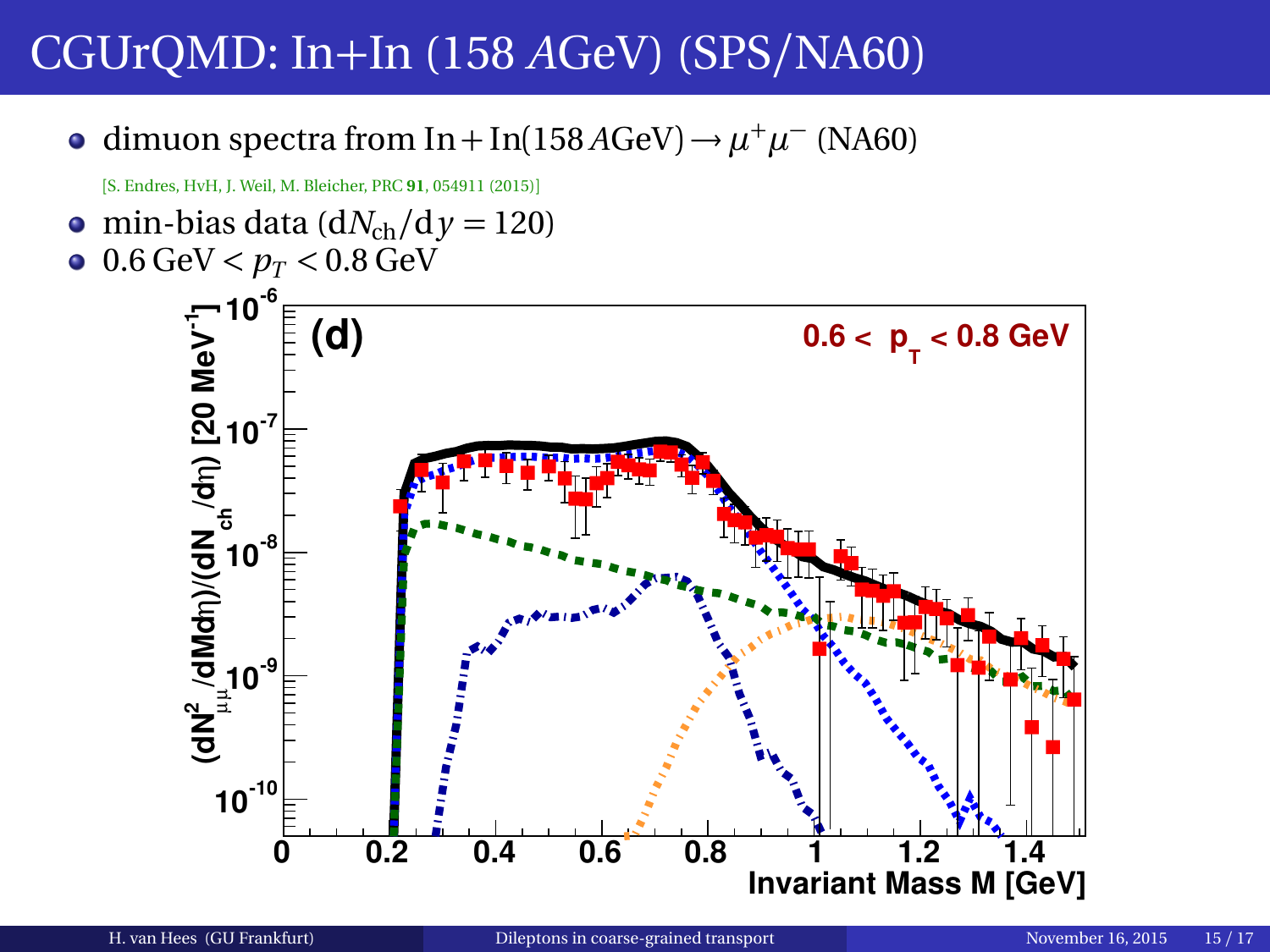dimuon spectra from In + In(158 *A*GeV) →  $\mu^+\mu^-$  (NA60)

[S. Endres, HvH, J. Weil, M. Bleicher, PRC **91**, 054911 (2015)]

• min-bias data ( $dN_{ch}/dy = 120$ )  $\bullet$  0.8 GeV  $< p_T < 1.0$  GeV

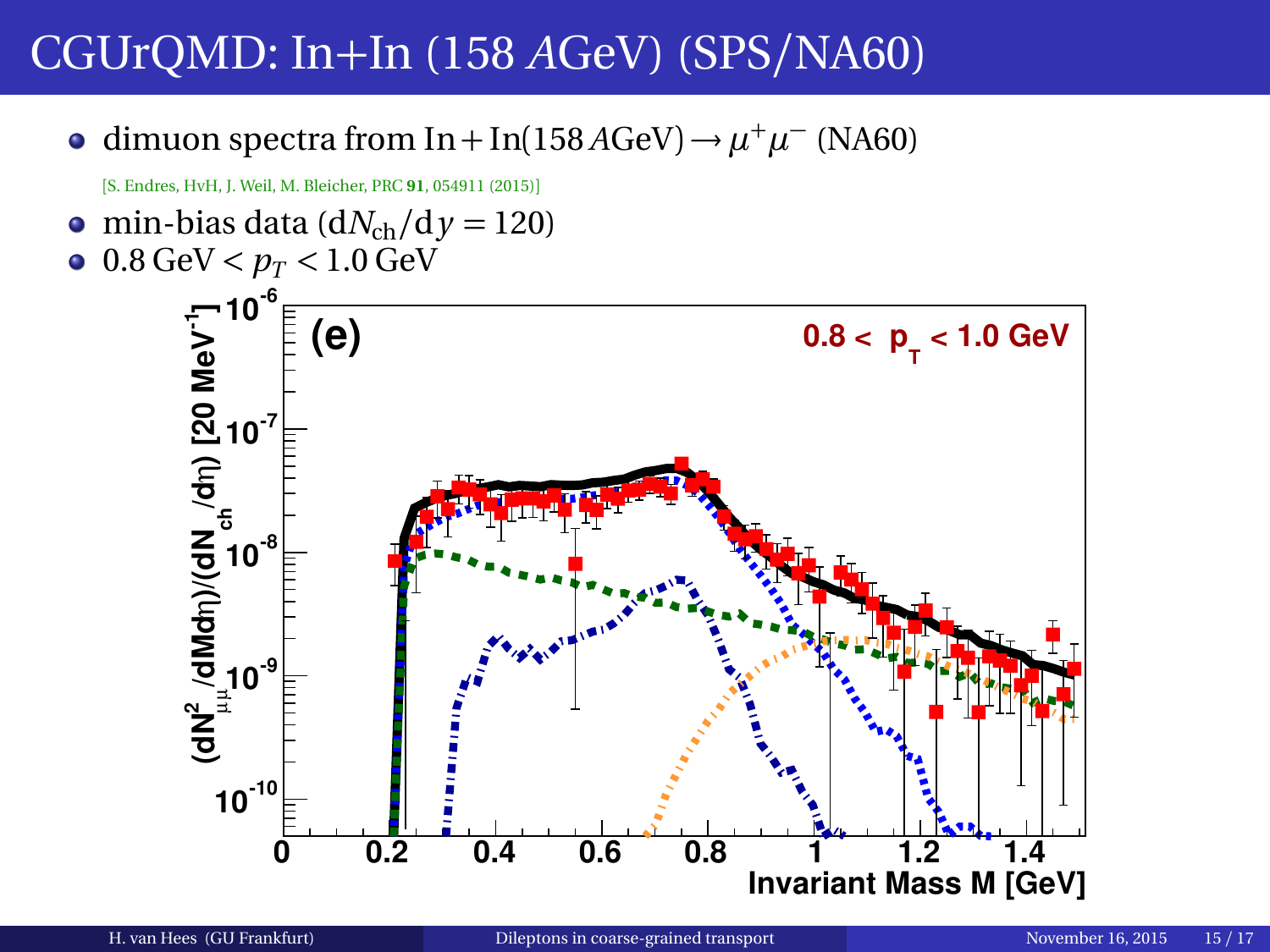dimuon spectra from In + In(158 *A*GeV) →  $\mu^+\mu^-$  (NA60)

[S. Endres, HvH, J. Weil, M. Bleicher, PRC **91**, 054911 (2015)]

• min-bias data ( $dN_{ch}/dy = 120$ )  $1.0 \text{ GeV} < p_T < 1.2 \text{ GeV}$  $\bullet$ 

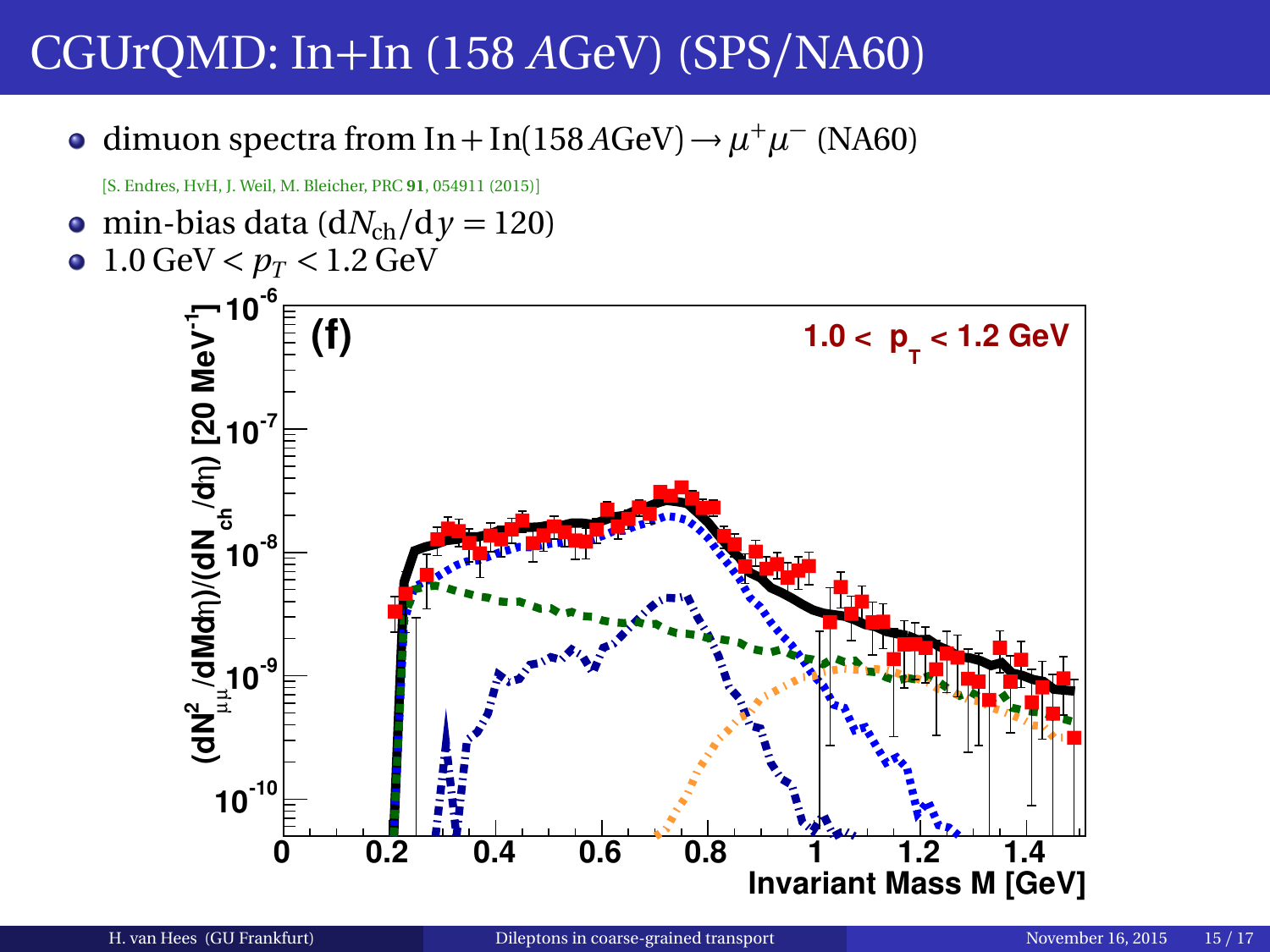dimuon spectra from In + In(158 *A*GeV) →  $\mu^+\mu^-$  (NA60)

[S. Endres, HvH, J. Weil, M. Bleicher, PRC **91**, 054911 (2015)]

• min-bias data ( $dN_{ch}/dy = 120$ )  $1.2 \text{ GeV} < p_T < 1.4 \text{ GeV}$  $\bullet$ 

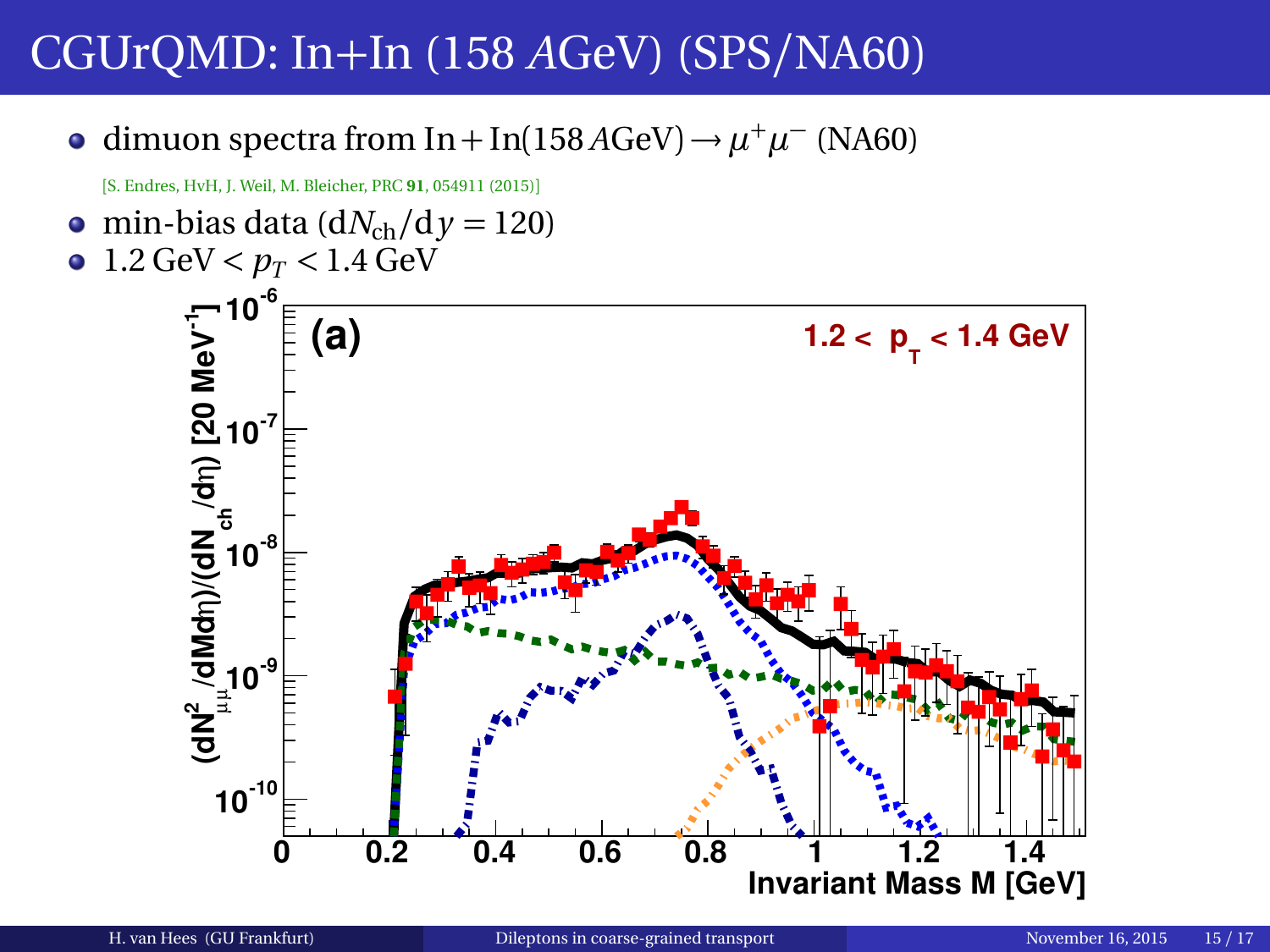dimuon spectra from In + In(158 *A*GeV) →  $\mu^+\mu^-$  (NA60)

[S. Endres, HvH, J. Weil, M. Bleicher, PRC **91**, 054911 (2015)]

• min-bias data ( $dN_{ch}/dy = 120$ )  $1.4 \text{ GeV} < p_T < 1.6 \text{ GeV}$  $\bullet$ 

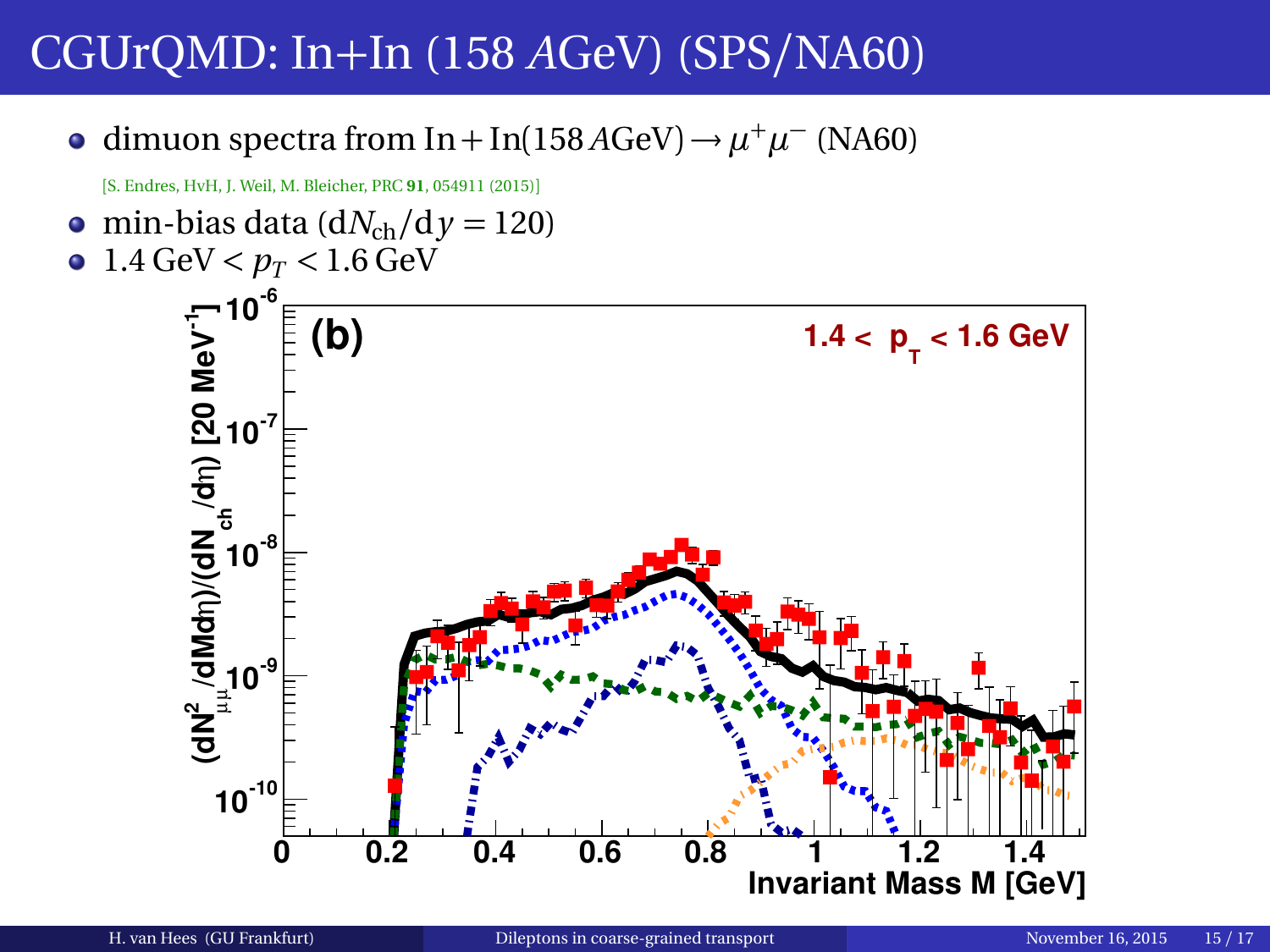dimuon spectra from In + In(158 *A*GeV) →  $\mu^+\mu^-$  (NA60)

[S. Endres, HvH, J. Weil, M. Bleicher, PRC **91**, 054911 (2015)]

• min-bias data ( $dN_{ch}/dy = 120$ )  $1.6 \text{ GeV} < p_T < 1.8 \text{ GeV}$  $\bullet$  **-6 10 /dN<sup>2</sup>/dMdn**)/(**dN** <sub>ch</sub> (d 1)<br>|d<br>|d<br>|d<br>|d **(C)**  $1.6 < p_{\text{T}} < 1.8 \text{ GeV}$  $10^{-7}$  $10^{3}$ **-9 10**



 $10^{-10}$ 

**0 0.2 0.4 0.6 0.8 1 1.2 1.4**

**Invariant Mass M [GeV]**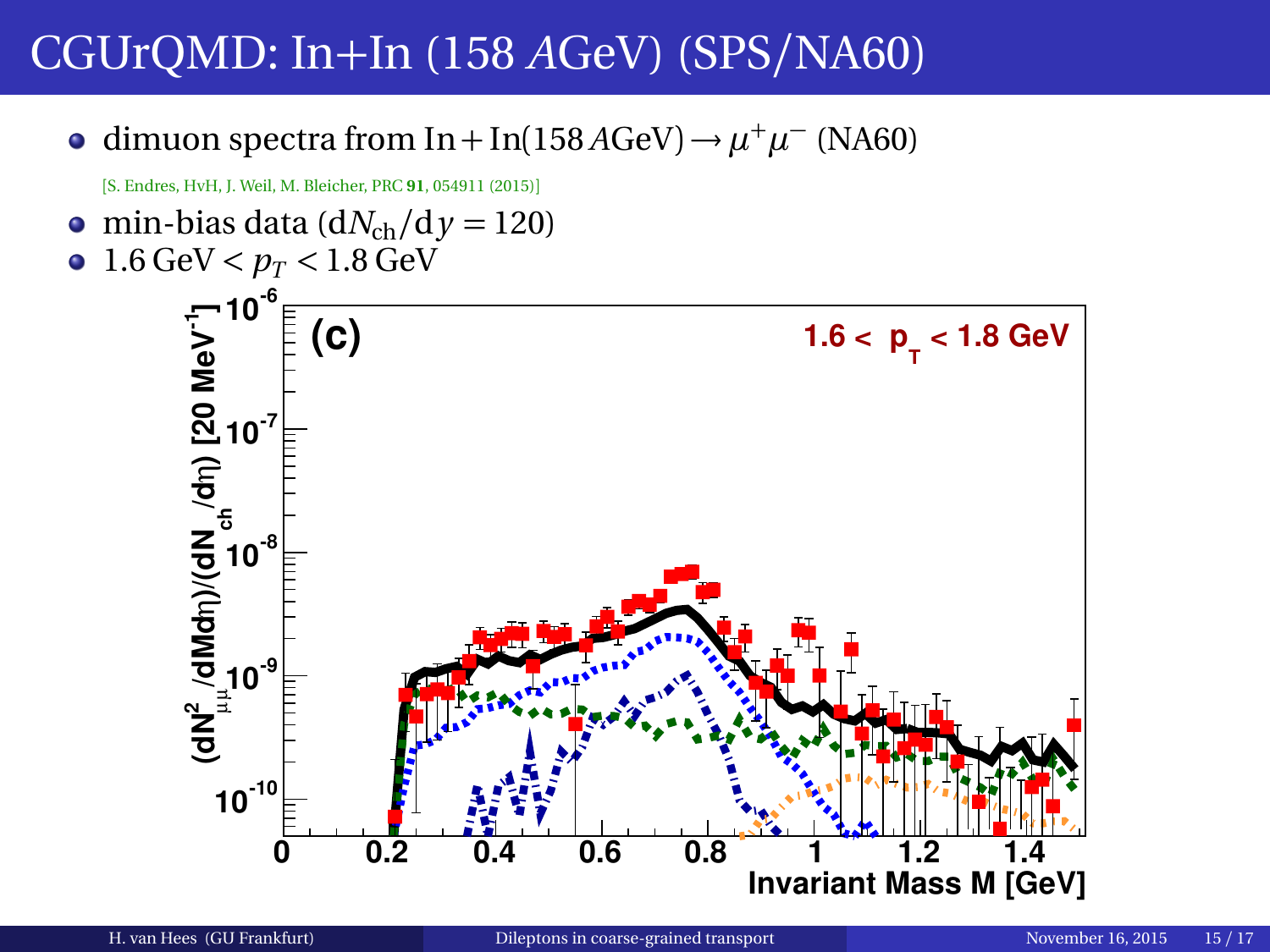dimuon spectra from In + In(158 *A*GeV) →  $\mu^+\mu^-$  (NA60)

[S. Endres, HvH, J. Weil, M. Bleicher, PRC **91**, 054911 (2015)]

• min-bias data ( $dN_{ch}/dy = 120$ )  $1.8 \text{ GeV} < p_T < 2.0 \text{ GeV}$  $\bullet$ 

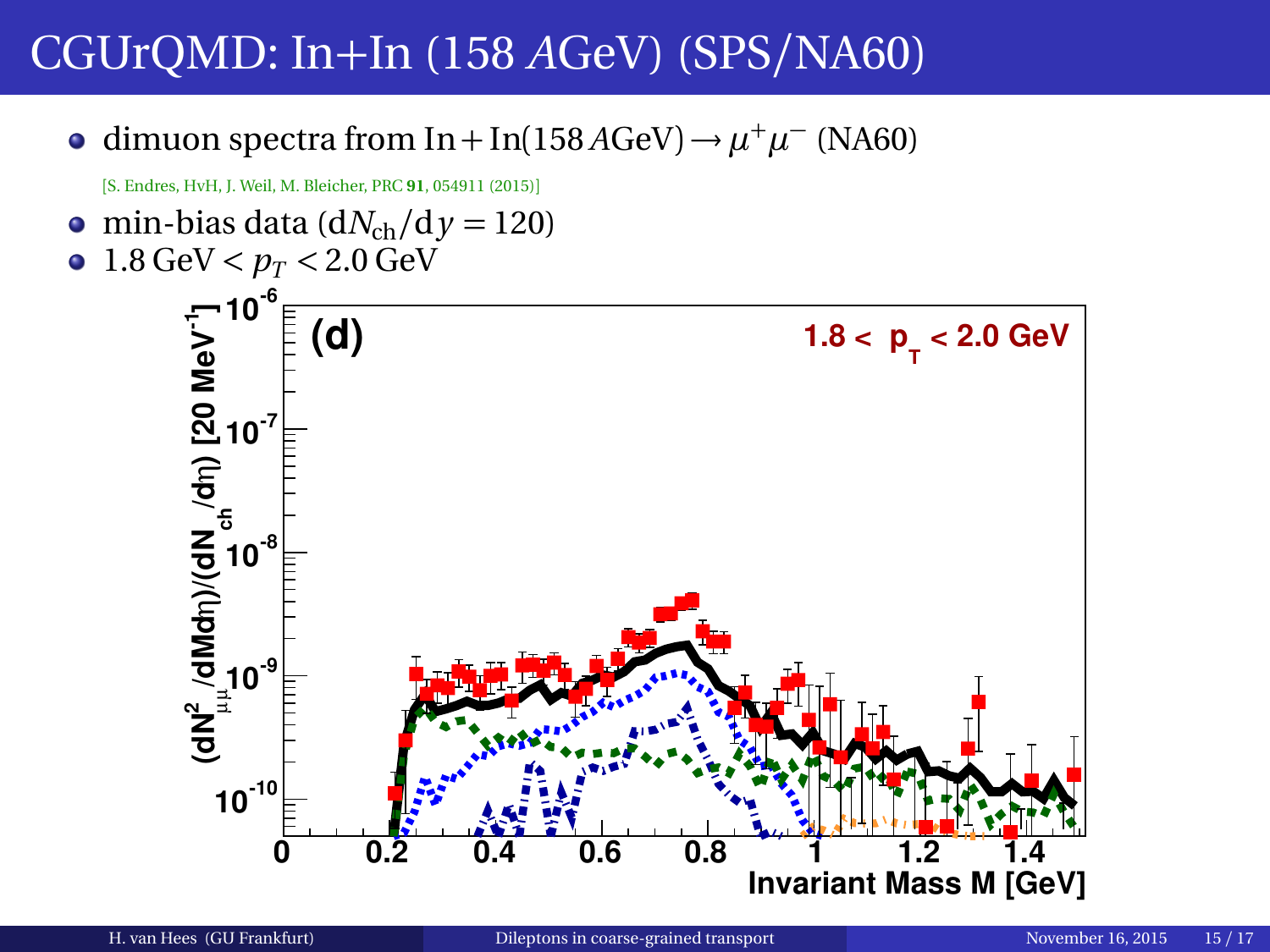dimuon spectra from In + In(158 *A*GeV) →  $\mu^+\mu^-$  (NA60)

[S. Endres, HvH, J. Weil, M. Bleicher, PRC **91**, 054911 (2015)]

• min-bias data ( $dN_{ch}/dy = 120$ )  $\bullet$  2.0 GeV  $< p_T < 2.2$  GeV **/dN<sup>2</sup>/dMdn**)/(**dN** <sub>ch</sub> (d 1)<br>|d<br>|d<br>|d<br>|d **-6 10**  $10^{3}$  $10^{-7}$ **(e)**  $2.0 < p_{\text{T}} < 2.2 \text{ GeV}$ 

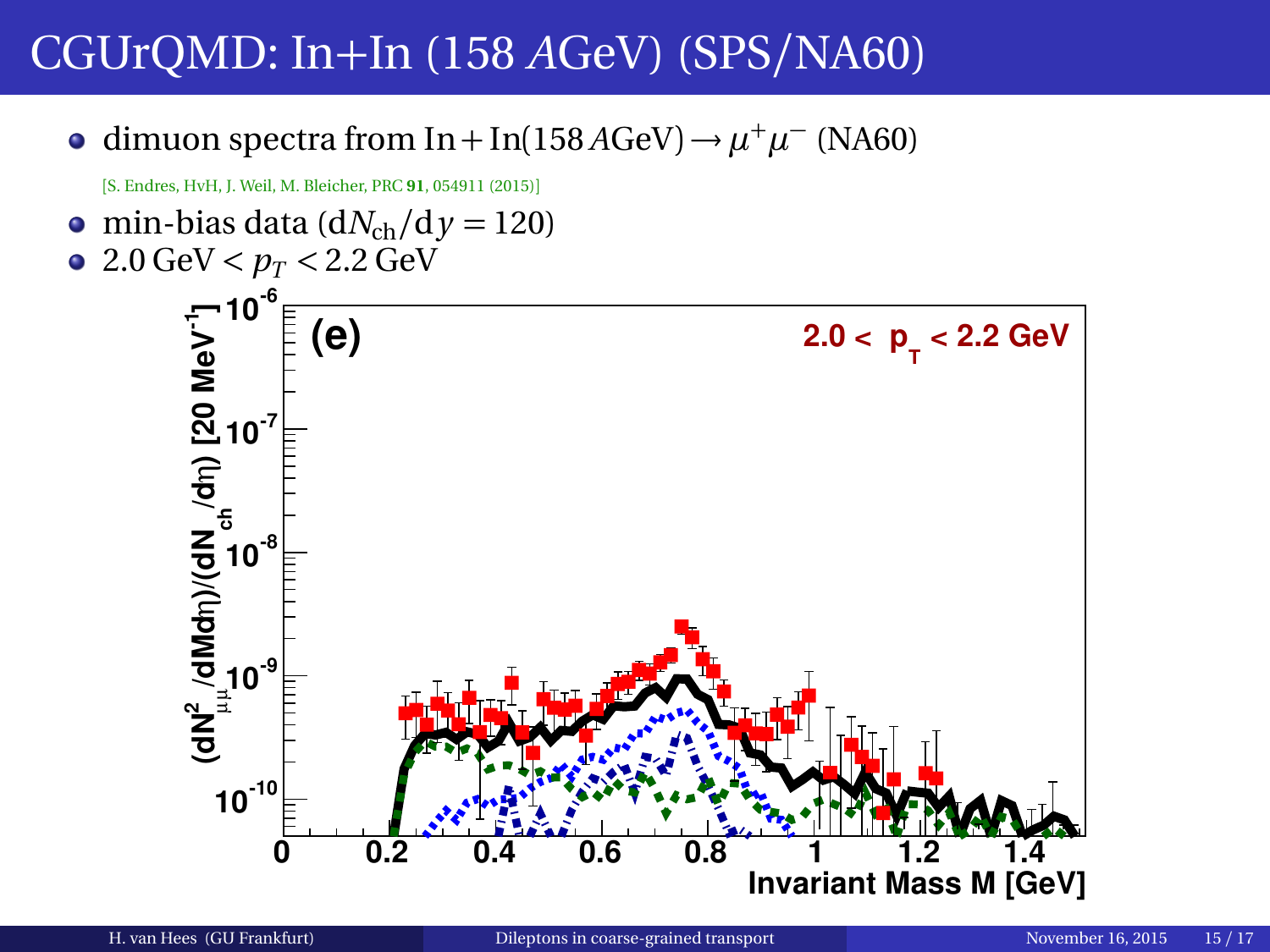dimuon spectra from In + In(158 *A*GeV) →  $\mu^+\mu^-$  (NA60)

[S. Endres, HvH, J. Weil, M. Bleicher, PRC **91**, 054911 (2015)]

• min-bias data ( $dN_{ch}/dy = 120$ )  $\bullet$  2.2 GeV  $< p_T < 2.4$  GeV **-6 10**  $10^{-7}$ **(f)**  $2.2 < p_{\text{T}} < 2.4 \text{ GeV}$ 

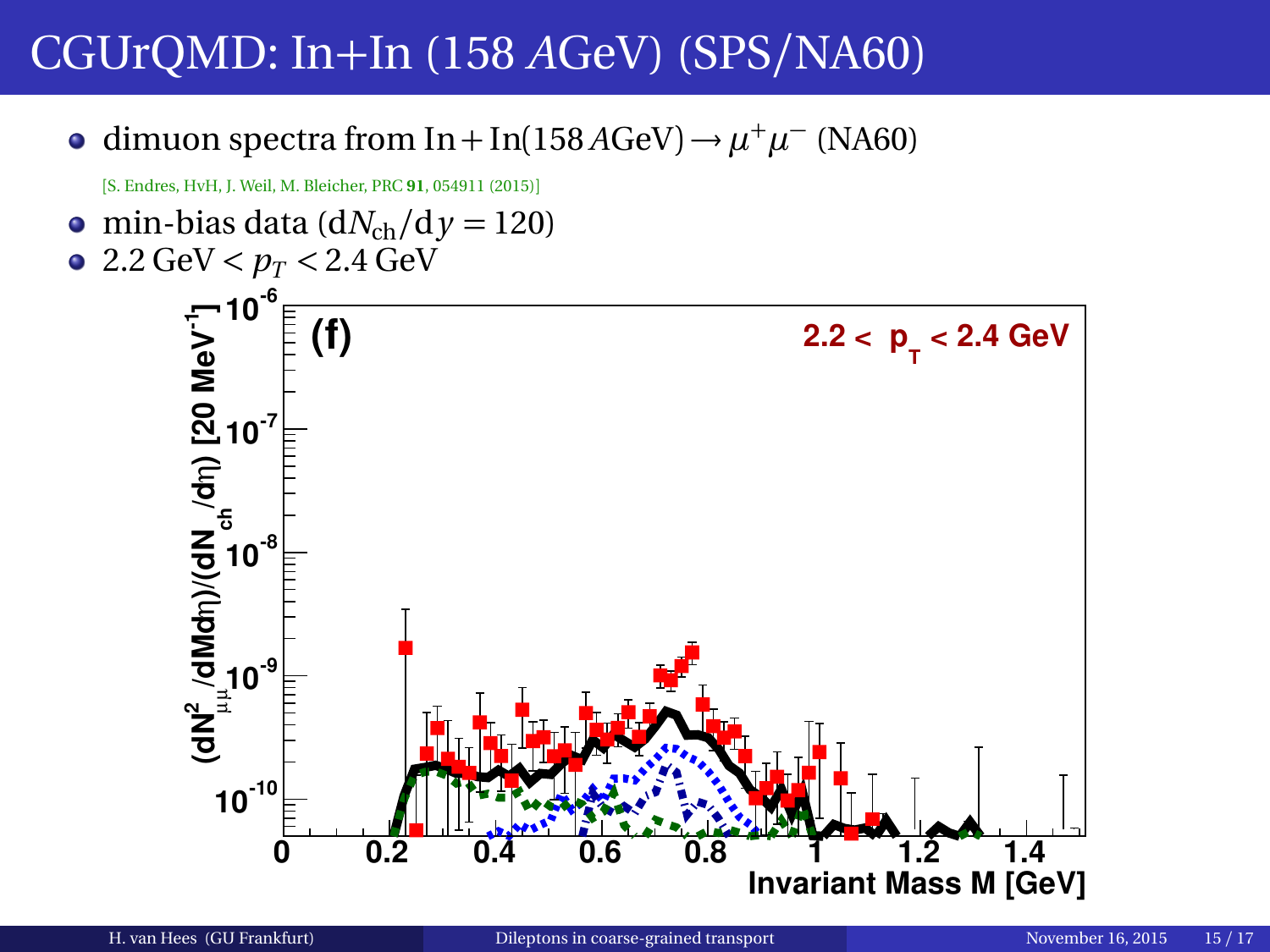dimuon spectra from In + In(158 *A*GeV) →  $\mu^+ \mu^-$  (NA60)

[S. Endres, HvH, J. Weil, M. Bleicher, PRC **91**, 054911 (2015)]

 $\bullet$  min-bias data (d*N*<sub>ch</sub>/d *y* = 120)

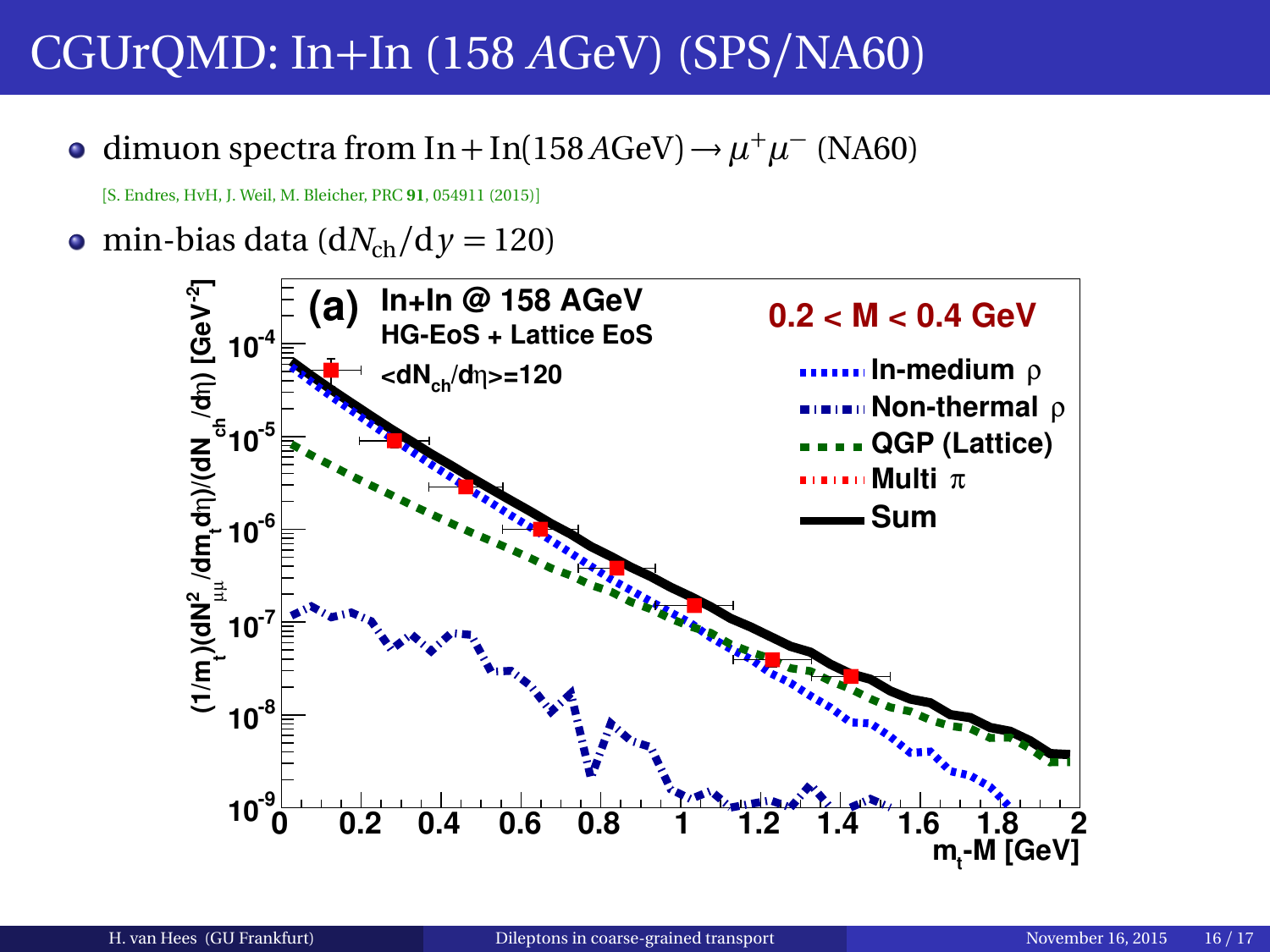dimuon spectra from In + In(158 *A*GeV) →  $\mu^+ \mu^-$  (NA60)

[S. Endres, HvH, J. Weil, M. Bleicher, PRC **91**, 054911 (2015)]

• min-bias data ( $dN_{ch}/dy = 120$ )

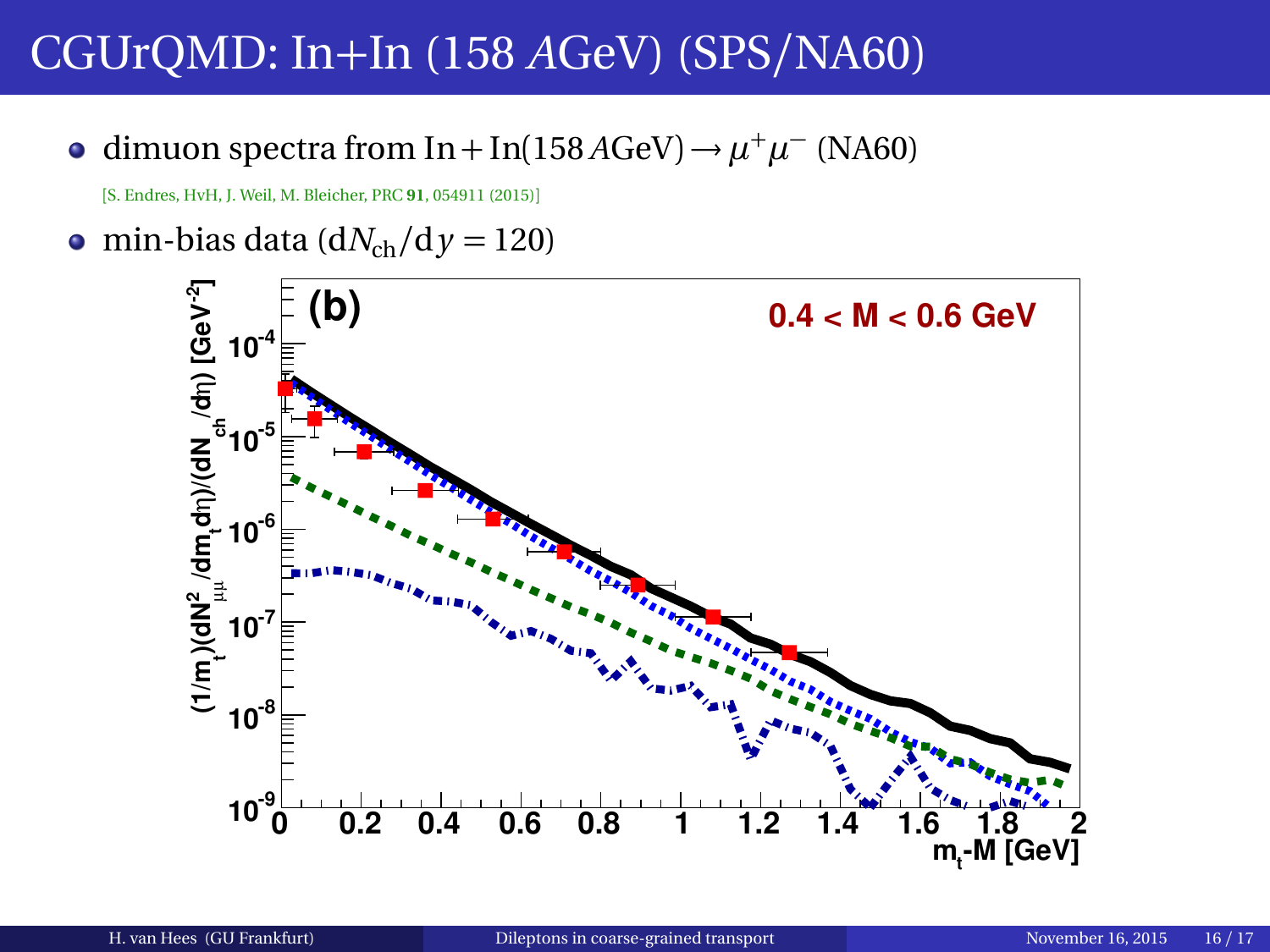dimuon spectra from In + In(158 *A*GeV) →  $\mu^+ \mu^-$  (NA60)

[S. Endres, HvH, J. Weil, M. Bleicher, PRC **91**, 054911 (2015)]

• min-bias data ( $dN_{ch}/dy = 120$ )

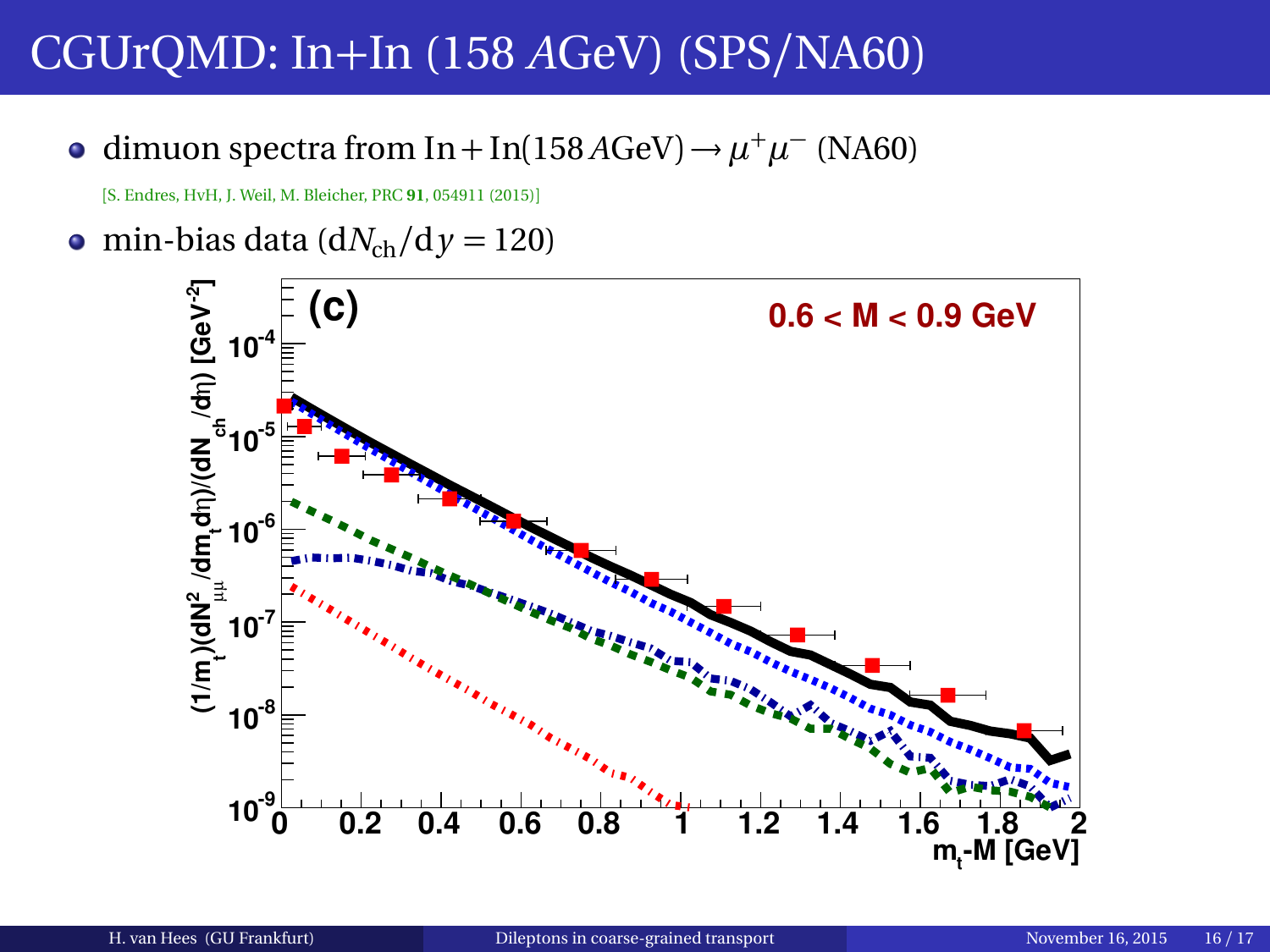dimuon spectra from In + In(158 *A*GeV) →  $\mu^+ \mu^-$  (NA60)

[S. Endres, HvH, J. Weil, M. Bleicher, PRC **91**, 054911 (2015)]

• min-bias data ( $dN_{ch}/dy = 120$ )